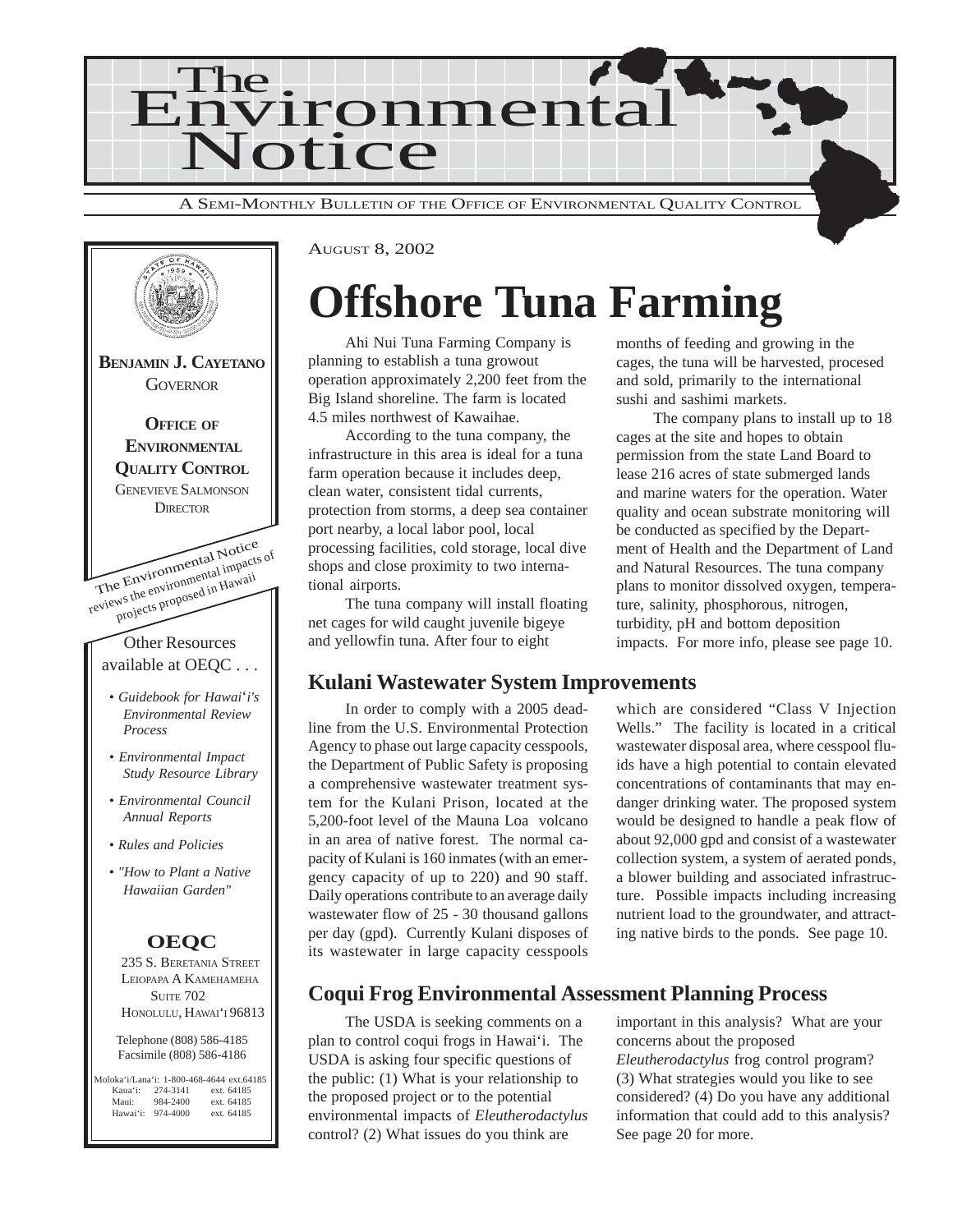# Table of Contents

#### AUGUST 8, 2002

### **1** O'ahu Notices

#### **Final Environmental Assessments/**

| <b>Findings of No Significant Impacts (FONSI)</b> |
|---------------------------------------------------|
|---------------------------------------------------|

#### **National Environmental Policy Act (NEPA)**

| Mangrove Removal and Endangered Species Habitat Improvement,           |  |
|------------------------------------------------------------------------|--|
| Marine Corps Base Hawaii, Kane'ohe Bay, O'ahu (EA and Draft)           |  |
|                                                                        |  |
| Construction of Ship Operations Facility at Bishop Point Pearl Harbor, |  |
|                                                                        |  |

#### **Withdrawal**

| Halawa Valley Collection System Maintenance Baseyard 5 |  |
|--------------------------------------------------------|--|
|                                                        |  |

#### **Previously Published Projects Pending Public Comment**

| Environmental Impact Statement Preparation Notices  5 |  |
|-------------------------------------------------------|--|

### 3 **Maui Notices**

#### **Draft Environmental Assessments**

| (1) Lahaina Wastewater Pump Station Nos. 5 and 6 - Force Main |  |
|---------------------------------------------------------------|--|
|                                                               |  |
|                                                               |  |

#### **Final Environmental Assessments (FONSI)**

#### **Previously Published Projects Pending Public Comments**

| Environmental Impact Statement Preparation Notices (EISPN)  8 |  |
|---------------------------------------------------------------|--|
| Final Supplemental Environmental Impact Statements  8         |  |

#### 2 **Moloka'i Notices**

#### **Final Environmental Assessments/**

| <b>Findings of No Significant Impacts (FONSI)</b> |  |
|---------------------------------------------------|--|
|---------------------------------------------------|--|

|--|--|

## 6 **Hawai'i Notices**

#### **Draft Environmental Assessments**

| (1) Ahi Nui Tuna Farming Co. Offshore Tuna Growout Project  10  |  |
|-----------------------------------------------------------------|--|
| (2) Kulani Correctional Facility Wastewater Treatment Plant  10 |  |

#### **Final Environmental Assessments (FONSI)**

[\(3\) Volcano School of Arts and Sciences, A Community Public](#page-10-0) Charter School [............................................................................. 11](#page-10-0)

## **Land Use Commission Notices**

## R **[Shoreline Notices](#page-11-0)**

## **P Environmental Council Notices**

|--|--|--|

## V**Pollution Control Permit Applications**

|--|

### x **Enforcement Notices**

| Formal Enforcement Actions and Settlements Completed by DOH  17 |  |
|-----------------------------------------------------------------|--|

### ^ **Coastal Zone News**

| (1) Regulatory Adjustment to the Bottomfish and Seamount         |  |
|------------------------------------------------------------------|--|
| Groundfish Fishery Management Plan, Northwestern Hawaiian        |  |
|                                                                  |  |
| (2) Install Stream Gage on Kawainui Stream, Hamakua District,    |  |
|                                                                  |  |
| (3) Manele Small Boat Harbor Access Road Improvements, Lanai  18 |  |
| (4) Offshore Tuna Growout Project, Kawaihae, Hawaii 18           |  |
| Special Management Area (SMA) Minor Permits  19                  |  |

### W **Federal Notices**

| Coqui Frog (Eleutherodactylus coqui), Environmental Assessment      |  |
|---------------------------------------------------------------------|--|
|                                                                     |  |
| Record of Decision for Surveillance Towed Array Sensor System Low   |  |
|                                                                     |  |
| Public Scoping Period for the Proposed Designation of the           |  |
| Northwestern Hawaiian Islands National Marine Sanctuary;            |  |
|                                                                     |  |
| National Coastal Wetlands Conservation Grant Program  21            |  |
| Revocation of Pesticide Tolerances for Acephate, Amitraz, Carbaryl, |  |
|                                                                     |  |
|                                                                     |  |

*OEQC intends to make the information in this bulletin accessible to everyone. Individuals that require this material in a different format (such as large type or braille), should contact our office for assistance.*

| <b>The Environmental Notice</b> | <b>Office of Environmental Quality Control</b> | Page 2 |
|---------------------------------|------------------------------------------------|--------|
|---------------------------------|------------------------------------------------|--------|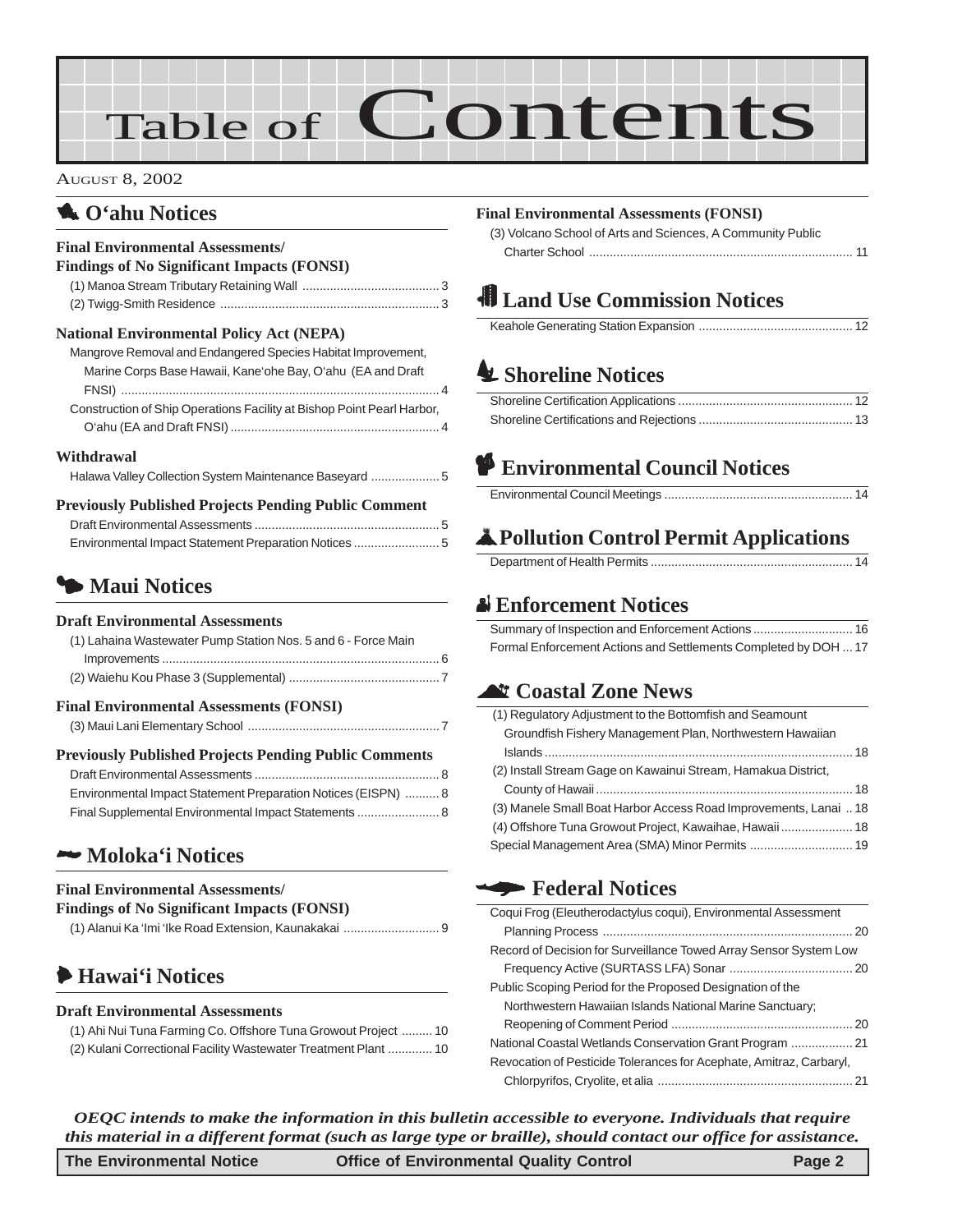# <span id="page-2-0"></span>**O'ahu Notices**

# **Final Environmental Assessments/Findings of No Significant Impacts (FONSI)**



**(1) Manoa Stream Tributary Retaining Wall**

| District:         | Honolulu                               |
|-------------------|----------------------------------------|
| TMK:              | $2 - 9 - 38$ : 14                      |
| Applicant:        | City and County of Honolulu            |
|                   | Department of Design and Construction  |
|                   | 650 South King Street                  |
|                   | Honolulu, Hawai'i 96813                |
|                   | Contact: Ray Nakahara (523-4041)       |
|                   | <b>Approving Agency/Accepting</b>      |
| <b>Authority:</b> | Same as above.                         |
| Status:           | FEA/FONSI issued, project may proceed. |
| <b>Permits</b>    | Sec. 404, Sec. 401 WQC, NPDES, SCAP,   |
| <b>Required:</b>  | Noise                                  |

The City and County of Honolulu, Department of Design and Construction is proposing to construct approximately 32 lineal feet of cement rubble masonry retaining wall with a 4-feet high chain link fence along the kokohead embankment of an unnamed tributary of Manoa Stream near 2923A Ka'amalio Drive. The project proposes to close the gap between existing CRM walls, stabilize the unimproved section of eroding embankment, restore the width of the access road at the top of the wall, and prevent possible damage to the existing CRM walls. Potential adverse environmental impacts such as dust, construction equipment, and noise emissions, water quality, and disturbance to marine life are unavoidable, but these impacts will be temporary, limited to the time of construction and will be mitigated by the requirements of a best management practices plan.



| District: | Honolulu              |
|-----------|-----------------------|
| TMK:      | $1 - 2 - 5 - 018:033$ |

3007 Hibiscus Drive Honolulu, Hawai'i 96815 Contact: Michael Twigg-Smith (922-3218) **Approving Agency/Accepting Authority**: Department of Land and Natural Resources 1151 Punchbowl Street Honolulu, Hawai'i 96813 Contact: Traver Carroll (587-0439) **Consultant**: R.M. Towill Corporation 420 Waiakamilo Road, Suite 411 Honolulu, Hawai'i 96817-4941 Contact: Chester Koga (842-1133) **Status:** FEA/FONSI issued, project may proceed. **Permits**

**2 1**

**Applicant**: Michael and Lei'a Twigg-Smith

**Required**: CDUP, Building, Grading

Michael and Lei'a Twigg-Smith propose to develop a single-family residence for their family on their vacant 35,888-square foot Tantalus property at 3868 Round Top Drive, Honolulu, O'ahu. The construction of single family residences is an identified land use in the Resource Subzone of the Conservation District, where the property is located. The home will have three bedrooms and 3 ½ baths in approximately 3,500 square feet of enclosed living area. The design and construction of the residence will conform to standard conditions for single family residences in the Conservation District and applicable State and County regulations. The owners propose to commence construction of the privately-funded residence in 2003 and finish no later than 2005.

AUGUST 8, 2002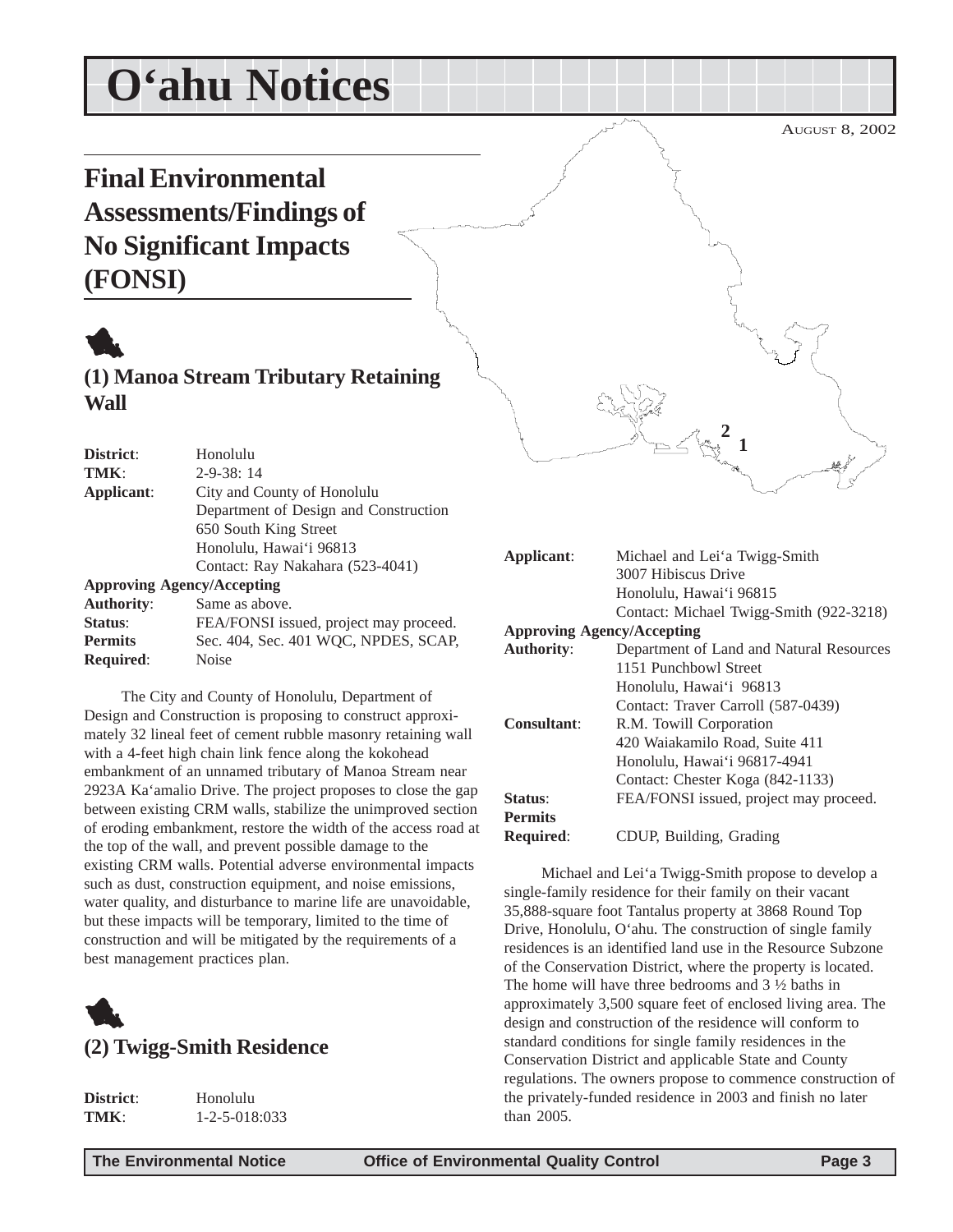# <span id="page-3-0"></span>**O'ahu Notices**

AUGUST 8, 2002

According to the applicant construction activities will generate short-term impacts in the form of fugitive dust, exhaust emissions, and construction noise. These impacts are temporary in nature and will be mitigated through best management practices developed for the project. According to the applicant development of the residence is not anticipated to have negative impacts on rare, threatened, or endangered species, or their habitats, public welfare, water or air quality, scenic resources, cultural resources or practices, or surrounding land uses. No zoning changes are required by the project.

# **National Environmental Policy Act (NEPA)**



**Mangrove Removal and Endangered Species Habitat Improvement, Marine Corps Base Hawaii, Kane'ohe Bay, O'ahu (EA and Draft FNSI)**

**District**: Ko'olaupoko **Applicant**: U.S. Army Engineer District, Honolulu Contracting Division, Building 230 Fort Shafter, Hawai'i 96858-5440 Contact: Miriam Koyanagi (438-2162) **Public Comment Deadline**: September 9, 2002

The proposed action is intended to improve areas within the Marine Corps Base Hawai'i - Kane'ohe Bay inhabited by endemic waterbirds including the endangered Hawaiian Stilt (*Himantopus mexicanus knudseni*) or ae'o by removing invasive mangrove (*Rhizophora mangle*) vegetation and restoring coastal and wetland areas along Kane'ohe Bay and Sag Harbor. The proposed action also includes the excavation of debris and sediment which has been deposited in wetland areas, and the restoration of an existing debrisfilled culvert to facilitate the natural recovery of beneficial wetland functions and reestablish wetland water circulation. No long-term or cumulative impacts are anticipated. The EA concluded that there would be no significant adverse impacts on the environment as a result of the project.

The review period for the EA and Draft FNSI closes on September 9, 2002. Copies for review can be obtained by contacting Miriam Koyanagi at 438-2162. Any comments

should be sent to: Miriam Koyanagi, Project Manager, U.S. Army Engineer District, Honolulu, Contracting Division, Building 230, Fort Shafter, Hawai'i 96858-5440.

At the conclusion of the review period, the Army will respond to any comments, and finalize and sign the FNSI, if appropriate.



## **Construction of Ship Operations Facility at Bishop Point Pearl Harbor, O'ahu (EA and Draft FNSI)**

| <b>District:</b> | Honolulu                                  |
|------------------|-------------------------------------------|
| Applicant:       | Department of the Army                    |
|                  | U.S. Army Garrison, Hawai'i               |
|                  | Schofield Barracks, Hawai'i 96857-5013    |
|                  | Contact: Peter Yuh, Jr. (656-2878 x 1051) |

#### **Public Comment**

**Deadline**: September 9, 2002

The proposed action will involve the construction of a Ship Operations Facility (SOF) at Bishop Point Pearl Harbor. The purpose of the SOFis to provide administration and berthing facilities for the U.S. Army's Logistic Support Vessels (LSV)s. The proposed SOF project will involve the construction of a single-story Ship Operations (Ship Ops) Building and minor waterfront improvements and repairs to existing Bishop Point wharves/piers to support LSV operations and berthing activities. The SOF will function to serve and meet the mission objectives of the United States Army 545th and 548th Transportation Corps Detachments. It is anticipated that construction-related activities would generate minor, short-term effects such as erosion, surface runoff, fugitive dust, noise, and generation of debris. No long-term or cumulative impacts are anticipated. The EA concluded that there would be no significant adverse impacts on the environment as a result of the project.

The review period for the EA and Draft FNSI closes on September 9, 2002. Copies for review can be obtained by contacting Peter Yuh, Jr. at 656-2878, extension 1051. Any comments should be sent to: Peter Yuh, Jr., NEPA Coordinator, Directorate of Public Works, U.S. Army Garrison, Hawai'i, Schofield Barracks, Hawai'i 96857-5013.

At the conclusion of the review period, the Army will respond to any comments, and finalize and sign the FNSI, if appropriate.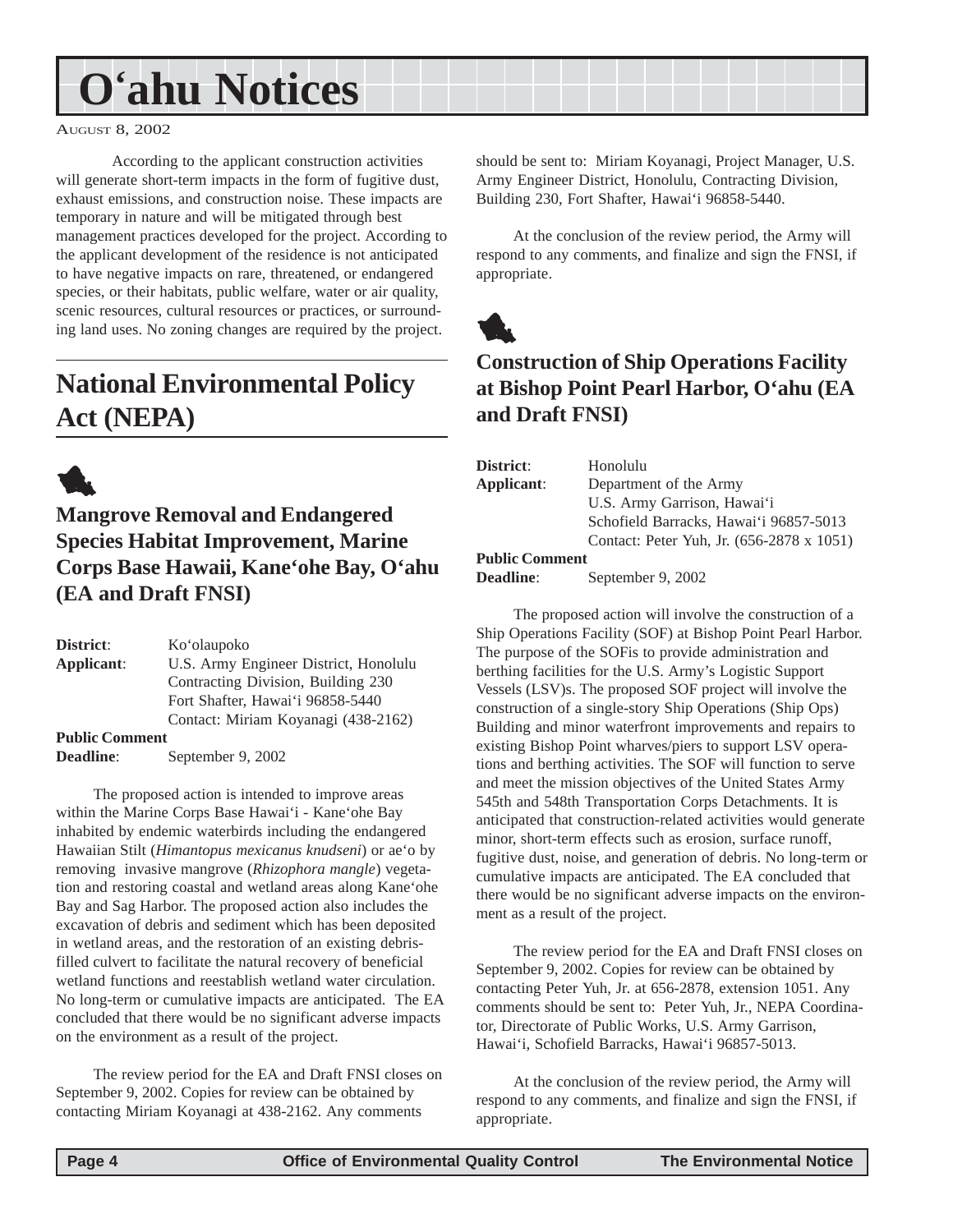# **O'ahu Notices**

AUGUST 8, 2002

## <span id="page-4-0"></span>**Withdrawal**

## 1 **Halawa Valley Collection System Maintenance Baseyard**

The City and County of Honolulu, Department of Design and Construction has withdrawn the draft EA for the Halawa Valley Collection System Maintenance Baseyard project effective July 26, 2002. The draft EA was published in the June 8, 2002 *Environmental Notice.*

## **Previously Published Projects Pending Public Comment**

#### **Draft Environmental Assessments**

#### 1 **Aloha Gardens at Helemano**

**Applicant**: City and County of Honolulu Department of Community Services 715 South King Street, #311 Honolulu, Hawai'i 96813 Contact: Arnold Wong (532-5363) **Approving Agency/Accepting**

**Authority**: Same as above. **Public Comment Deadline**: August 22, 2002

#### 1 **'Ewa Shaft Renovation**

**Applicant**: City and County of Honolulu Honolulu Board of Water Supply 630 S. Beretania Street Honolulu, Hawai'i 96843 Contact: Andy Okada (527-5279)

#### **Approving Agency/Accepting**

**Authority**: City and County of Honolulu Honolulu Board of Water Supply 630 S. Beretania Street Honolulu, Hawai'i 96843 Contact: Clifford Jamile (527-6180)

#### **Public Comment**

**Deadline**: August 22, 2002

#### 1 **Holland Residence**

| Applicant:                        | First Hawaiian Bank Trust Division       |
|-----------------------------------|------------------------------------------|
|                                   | Trustee for Charles A, and Allison A.    |
|                                   | Holland                                  |
|                                   | 999 Bishop Street                        |
|                                   | Honolulu, Hawai'i 96829                  |
|                                   | Contact: Linda Miyashiro (525-5727)      |
| <b>Approving Agency/Accepting</b> |                                          |
| <b>Authority:</b>                 | Department of land and Natural resources |
|                                   | 1151 Punchbowl St.                       |
|                                   | Honolulu, Hawai'i 96813                  |
|                                   | Contact: Travor Carroll (587-0377)       |
| <b>Public Comment</b>             |                                          |
| <b>Deadline:</b>                  | <b>August 22, 2002</b>                   |

## **Environmental Impact Statement Preparation Notices**

#### 1 **Coconut Island Long Range Development**

#### **Plan**

| Applicant:                        | Hawai'i Institute of Marine Biology          |
|-----------------------------------|----------------------------------------------|
|                                   | P.O. Box 1346                                |
|                                   | Kane'ohe, Hawai'i 96744                      |
|                                   | Contact: Dr. Jane Ball (236-7411)            |
| <b>Approving Agency/Accepting</b> |                                              |
| <b>Authority:</b>                 | University of Hawai'i at Manoa               |
|                                   | Office of the Vice President for Administra- |
|                                   | tion and Chief Financial Officer             |
|                                   | 2444 Dole Street, Bachman 112                |
|                                   | Honolulu, Hawai'i 96822                      |
|                                   | Contact: J.R.W. "Wick" Sloan (956-8903)      |
| <b>Public Comment</b>             |                                              |
| Deadline:                         | <b>August 22, 2002</b>                       |
|                                   |                                              |

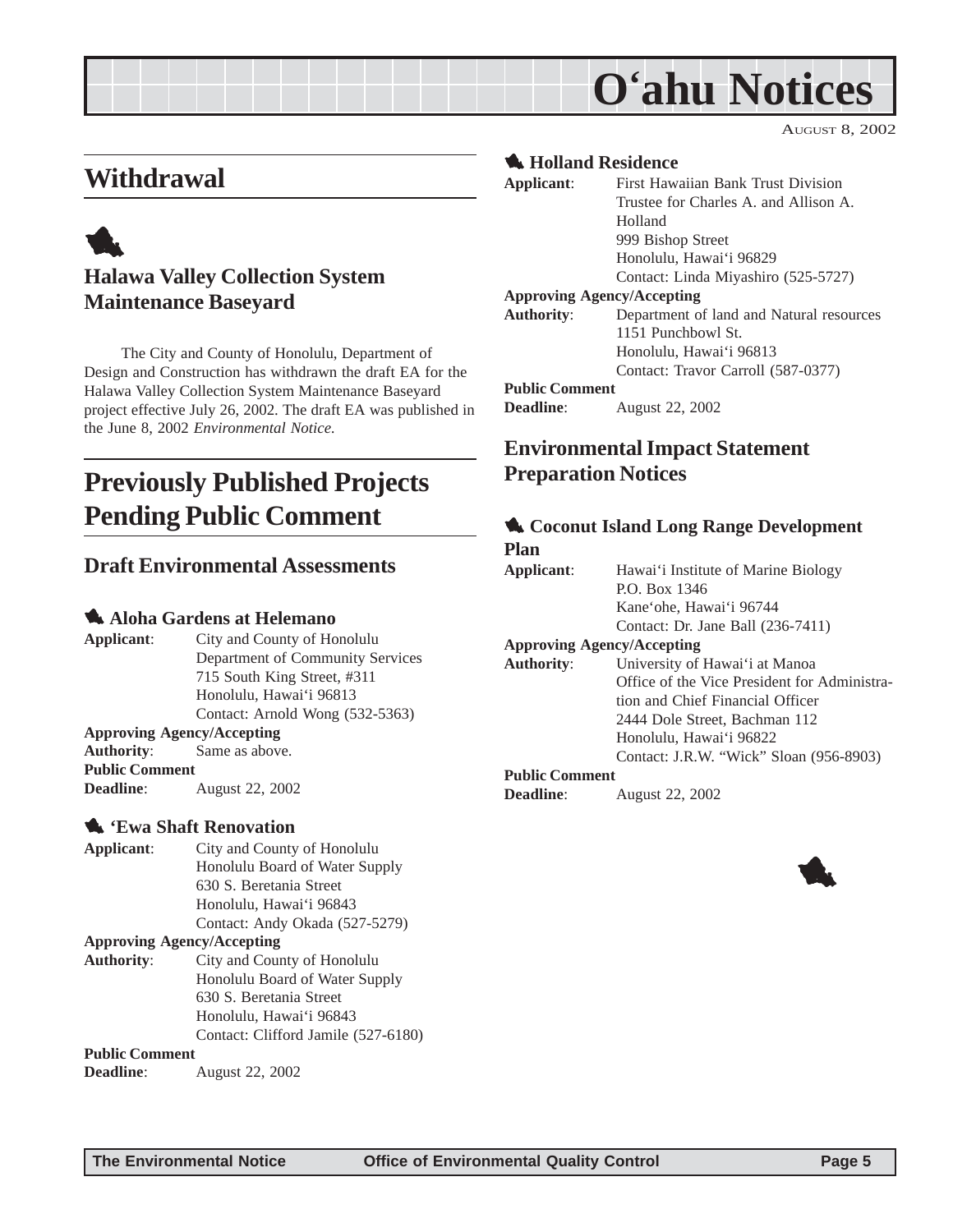# <span id="page-5-0"></span>**Maui Notices**

AUGUST 8, 2002

### **Draft Environmental Assessments**  $\bullet$ **(1) Lahaina Wastewater Pump Station Nos. 5 and 6 - Force Main Improvements District**: Lahaina **TMK**: 4-6-2, 3, 5, 6, 7, 10, 11, 12, 15, 16, 17 **Applicant**: County of Maui Department of Public Works and Waste Management 200 South High Street Wailuku, Hawai'i 96793 Contact: Eric Nakagawa (270-7422) **Approving Agency/Accepting 1 3 2**

| Арргоуше Аесису/Ассерище |                                          |
|--------------------------|------------------------------------------|
| <b>Authority:</b>        | Same as above.                           |
| <b>Consultant:</b>       | Munekiyo & Hiraga, Inc.                  |
|                          | 305 High Street, Suite 104               |
|                          | Wailuku, Hawai'i 96793                   |
|                          | Contact: Michael Munekiyo (244-2015)     |
| <b>Public Comment</b>    |                                          |
| Deadline:                | September 7, 2002                        |
| Status:                  | DEA First Notice pending public comment. |
|                          | Address comments to the englisent with   |

| UUUULLI.         | $P1$ is that increase performance public common |
|------------------|-------------------------------------------------|
|                  | Address comments to the applicant with          |
|                  | copies to the consultant and OEOC.              |
| <b>Permits</b>   |                                                 |
| <b>Required:</b> | <b>Construction Permits</b>                     |

The applicant, the County of Maui, Department of Public Works and Waste Management (DPWWM), proposes force main improvements for Wastewater Pump Station Nos. 5 and 6 in Lahaina, Maui. The project alignment traverses lands that are characterized by residential, hotel, business, park, public, and former agricultural uses.

The proposed project will involve the installation of approximately 9,180 lineal feet of new force main within the County roadway rights-of-way along Shaw Street and portions of Front and Dickenson Streets, as well as Mill Street, a private agricultural road owned by Pioneer Mill Company, Inc. In addition, the project will involve work within the Honoapi'ilani Highway right-of-way, as the force main will cross the highway at its intersections with Shaw and Dickenson Streets.

The project will involve replacing the existing 12-inch CI force main between Pump Station Nos. 5 and 6 with a new 12-inch PVC force main. In addition, the project will involve the installation of a new 16-inch PVC and HDPE force main from Pump Station No. 5 to a new sewer transition manhole at the intersection of Mill and Dickenson Streets. From this point, a new 16-inch gravity sewerline will connect to an existing 21-inch gravity sewerline at a sewer manhole at the Honoapi'ilani Highway/Dickenson Street intersection.

The new 16-inch force main will replace the existing 12-inch CI force main from Pump Station No. 5 to an existing 12-inch gravity sewer manhole at the intersection of Front Street and the former Kukui Street. In addition to the force main installation, additional improvements will include upgrading Pump Station No. 5 with new motors and pumps, as well as modifications to connect to the new force main. Upon completion of the project, the abandoned force mains will be flushed-out and capped.

The estimated cost of the project is approximately \$2.5 million. Construction of the project is expected to commence by the end of 2002 and is anticipated to take approximately nine months.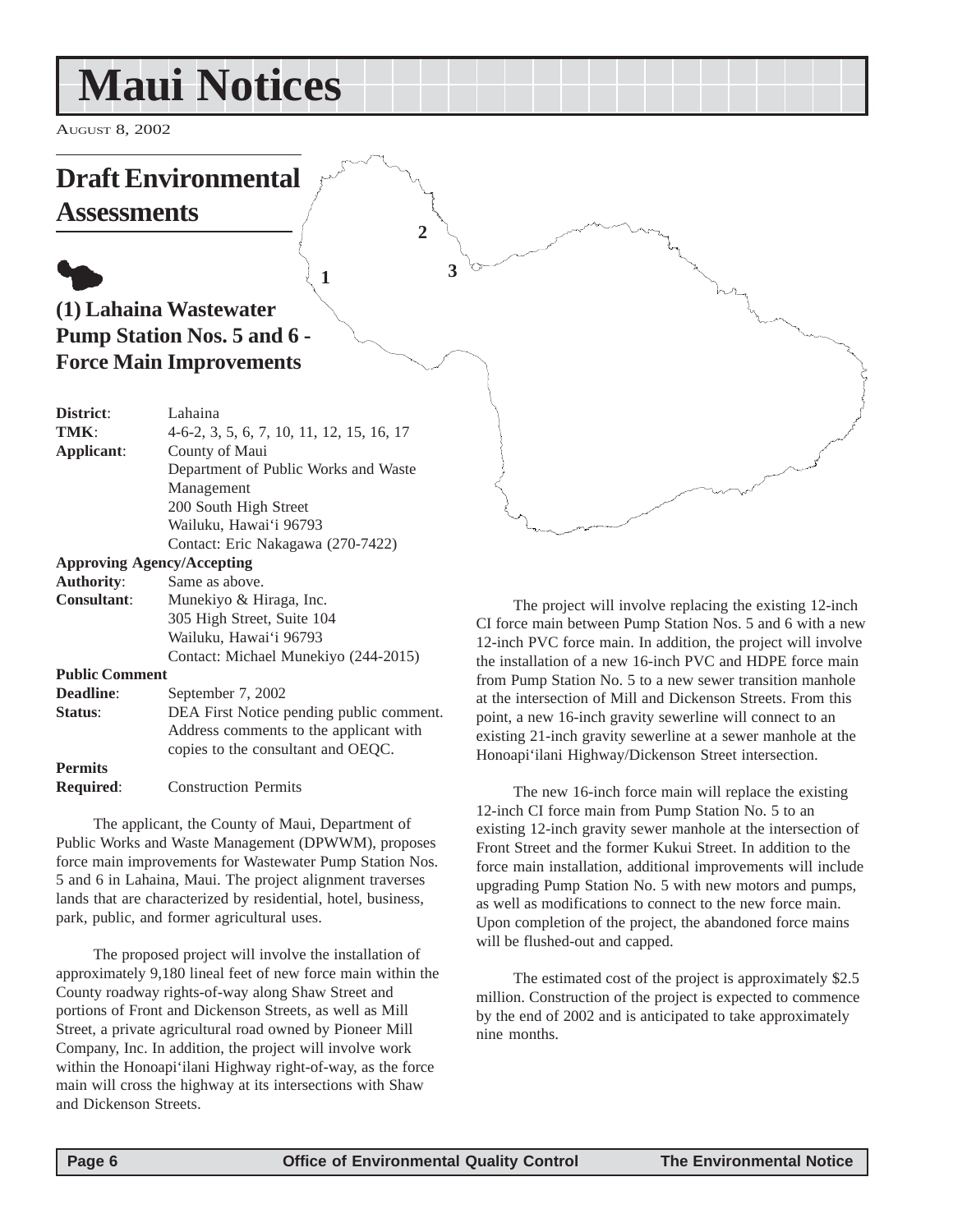# **Maui Notices**

AUGUST 8, 2002

## <span id="page-6-0"></span> $\bullet$ **(2) Waiehu Kou Phase 3 (Supplemental)**

| Wailuku                                  |
|------------------------------------------|
| $3-2-12:09 \& 3-2-12:03$                 |
| Department of Hawaiian Home Lands        |
| P.O. Box 1879                            |
| Honolulu, Hawai'i 96805                  |
| Contact: Stewart Matsunaga (587-6454)    |
| <b>Approving Agency/Accepting</b>        |
| Same as above.                           |
| Townscape, Inc.                          |
| 900 Fort Street Mall, Suite 1160         |
| Honolulu, Hawai'i 96813                  |
| Contact: Joanne Hiramatsu (536-6999)     |
| <b>Public Comment</b>                    |
| September 7, 2002                        |
| DEA First Notice pending public comment. |
| Address comments to the applicant with   |
| copies to the consultant and OEQC.       |
|                                          |
| Grading, Building, NPDES                 |
|                                          |

The Department of Hawaiian Home Lands (DHHL) is planning to develop approximately 111 single-family lots for the purpose of providing homes for native Hawaiian beneficiaries on Maui. This Supplemental Environmental Assessment is necessary due to inclusion of approximately 20.78 acres to the original Waiehu Kou Phase 3 project. Originally, the Phase 3 project consisted of 22.43 acres with 60 singlefamily house lots. Single-family lot sizes will average 7,500 square feet with a minimum lot size of 6,000 square feet in accordance with R-1 zoning designation for the County of Maui.

Sewer service will be provided to the site via the County sewer system. Potable water service will be provided by the County water system. Drainage facilities will be constructed so that there will be no net increase in the volume of storm water leaving the site and entering the existing drainage system. Maui Electric Company will provide electric service to the site via overhead lines. Sandwich Isles Communications, Inc. will provide underground telephone service to the site and Hawaii Cablevision will provide cable television service.

Additionally, DHHL will install approximately 1,800 lineal feet of potable water distribution lines in the vicinity of Waihe'e Stream to complete the connection of the existing Maui County water system in the Waiehu-Waihe'e area as a component of this project.

Environmental studies were performed and found no proposed, rare, threatened, or endangered plants or animals on the site. Past cultural practices at the site are not known to exist. An archaeological inventory was performed and did not reveal any historic or cultural resources within the project site.

This project is being developed to implement the objectives of the Hawaiian Homes Commission Act of 1920, as amended.

## **Final Environmental Assessments (FONSI)**

 $\bullet$ **(3) Maui Lani Elementary School**

| District:                         | Wailuku                                |
|-----------------------------------|----------------------------------------|
| TMK:                              | $3-8-7$ : por. 131                     |
| Applicant:                        | Department of Education                |
|                                   | P.O. Box 2360                          |
|                                   | Honolulu, Hawai'i 96804                |
|                                   | Contact: Heidi Meeker (733-4862)       |
| <b>Approving Agency/Accepting</b> |                                        |
| <b>Authority:</b>                 | Same as above.                         |
| <b>Consultant:</b>                | Munekiyo & Hiraga, Inc.                |
|                                   | 305 High Street, Suite 104             |
|                                   | Wailuku, Hawai'i 96793                 |
|                                   | Contact: Michael Munekiyo (244-2015)   |
| Status:                           | FEA/FONSI issued, project may proceed. |
| <b>Permits</b>                    | County Special Use, Grading, Noise,    |
| <b>Required:</b>                  | <b>Building</b>                        |

The State of Hawai'i, Department of Education, in cooperation with Maui Lani Partners, proposes the development of an elementary school for Kindergarten to Grade 5 on approximately 13.49 acres of land, located in the Wailuku-Kahului Project District (Maui Lani). The project site is vacant, being overgrown with a variety of plant species, including kiawe trees, haole koa, and other grasses and weeds. Lands surrounding the project site are designated for single- and multi-family uses, park and recreation center uses, public/quasi-public and commercial uses. These lands are presently undeveloped.

The need for an elementary school stems from the implementation of the residential component of the Maui Lani Project District. The approximately 3,300 residential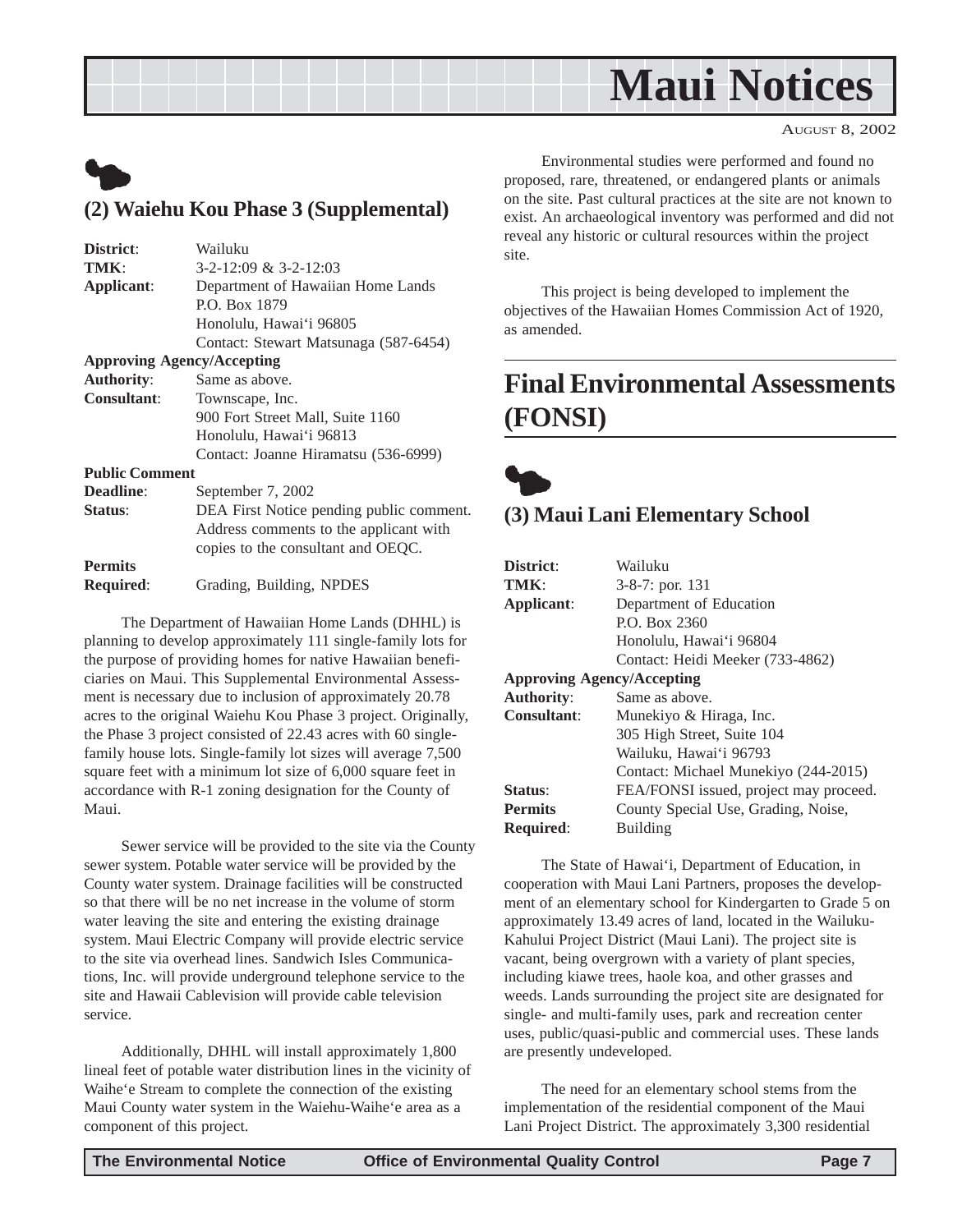# <span id="page-7-0"></span>**Maui Notices**

#### AUGUST 8, 2002

units slated for development within the project district will generate approximately 825 elementary school aged students. As well, additional elementary school facilities are needed to relieve near capacity conditions at Kahului Elementary Schools.

The proposed elementary school and related improvements are for a projected student enrollment of 650 students under a normal school calendar and 865 students under a year round education/multi-track calendar.

The proposed project will have a total gross floor area of approximately 98,825 square feet comprised of two (2) buildings. One building will house the Administration offices, Student Center facilities, Library-Media Center and classrooms. The portion of the building housing the classrooms will be two (2) stories, with 20 classrooms on the first floor and 15 classrooms on the second floor. Access to the main building will be provided off Kamehameha Avenue. A cafetorium building will be located to the west of the main building and accessed by a second driveway which leads to a 30-stall visitor parking lot and beyond to a 65-lot staff parking lot. Additional facilities to be developed include a bus shelter, playcourt, courtyard, grassed playfield and a total of 118 parking spaces.

The lands underlying the proposed project site are currently designated for single- and multi-family use in the Wailuku-Kahului Community Plan. Pursuant to Chapter 19.78, Wailuku-Kahului Project District 1 (Maui Lani), elementary schools are a permitted use in Residential PD-WK/1 district subject to the approval of the County of Maui Planning Commission. An application for a County Special Use Permit to develop an elementary school in a residential district has been filed with the County Planning Department. In addition, an application for Project District Phase II approval has been filed for the proposed project.

## **Previously Published Projects Pending Public Comments**

#### **Draft Environmental Assessments**

#### 3 **Plantation Inn Site Plan Amendment**

**Applicant**: Ka'anapali Beach Hotel P.O. Box 998 Lahaina, Hawai'i 96767 Contact: Mike White (667-0211)

#### **Approving Agency/Accepting**

| <b>Authority:</b>     | County of Maui, Planning Department |
|-----------------------|-------------------------------------|
|                       | 250 South High Street               |
|                       | Wailuku, Hawai'i 96793              |
|                       | Contact: Ann Cua (270-7735)         |
| <b>Public Comment</b> |                                     |

**Deadline**: August 22, 2002

### **Environmental Impact Statement Preparation Notices (EISPN)**

#### 3 **Maui Lani Light Industrial Subdivision**

| Applicant:                        | Maui Lani Partners               |
|-----------------------------------|----------------------------------|
|                                   | 810 Richards Street, Suite 900   |
|                                   | Honolulu, Hawai'i 96813          |
|                                   | Contact: Leiane Paci (877-3699)  |
| <b>Approving Agency/Accepting</b> |                                  |
| <b>Authority:</b>                 | County Maui, Planning Department |
|                                   | 250 S. High Street               |
|                                   | Wailuku, Hawai'i 96793           |
|                                   | Contact: John Min (270-7735)     |
| <b>Public Comment</b>             |                                  |
| <b>Deadline:</b>                  | August 22, 2002                  |

### **Final Supplemental Environmental Impact Statements**

#### 3 **Honoapi'ilani Highway, Launiupoko to Honokowai**

| Applicant:        | Department of Transportation                |
|-------------------|---------------------------------------------|
|                   | 869 Punchbowl Street                        |
|                   | Honolulu, Hawai'i 96813                     |
|                   | Contact: Wayne Kawahara (587-1836)          |
|                   | <b>Approving Agency/Accepting</b>           |
| <b>Authority:</b> | Governor, State of Hawai'i                  |
|                   | c/o Office of Environmental Quality Control |
|                   | 235 S. Beretania Street, Suite 702          |
|                   | Honolulu, Hawai'i 96813                     |
| <b>Status:</b>    | FSEIS currently being reviewed by OEQC.     |

 $\bullet$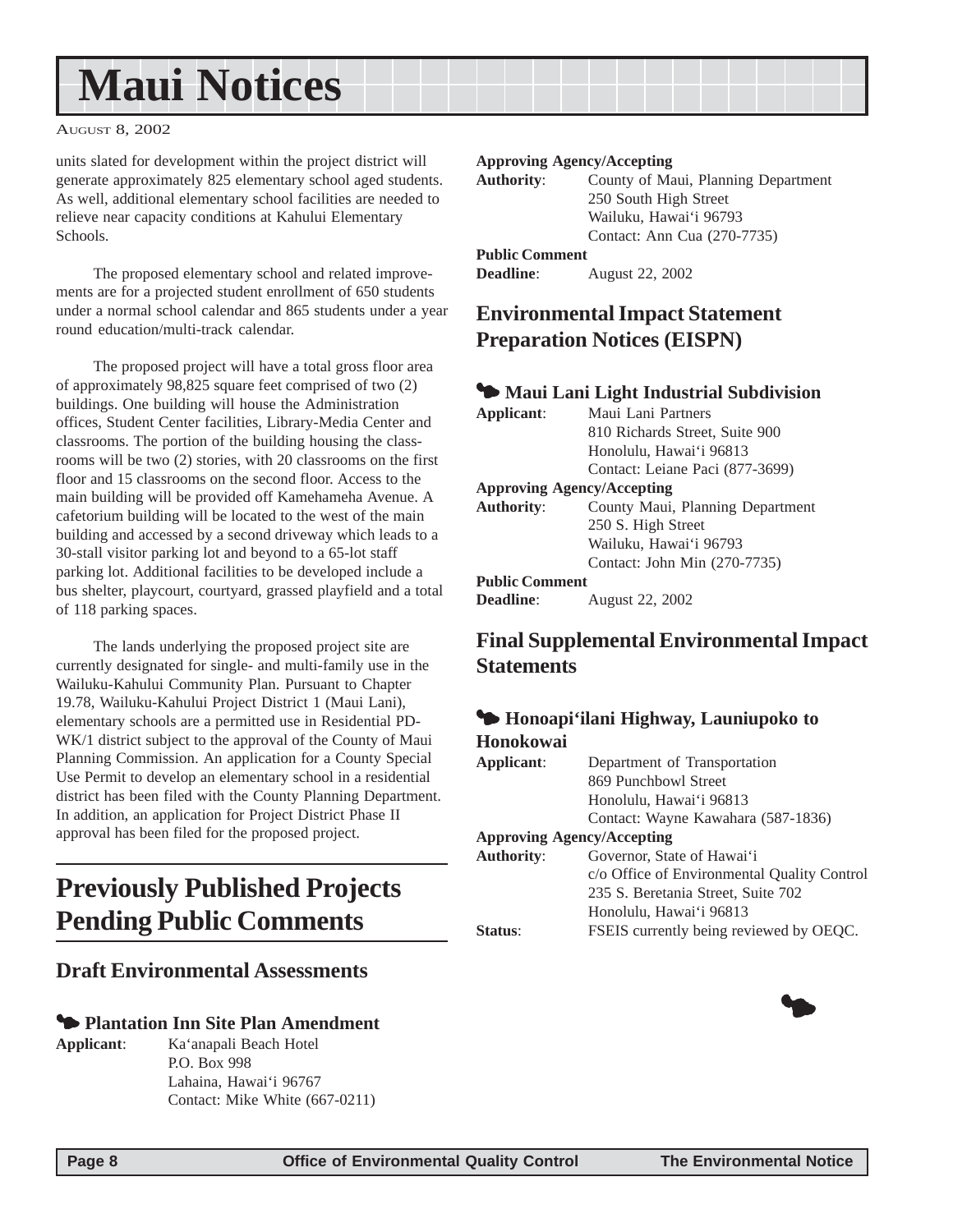## <span id="page-8-0"></span>**Final Environmental Assessments/Findings of No Significant Impacts (FONSI)**

# 22 July 19

### **(1) Alanui Ka 'Imi 'Ike Road Extension, Kaunakakai**

| District:          | Moloka'i                               |
|--------------------|----------------------------------------|
| TMK:               | 5-3-3:15 (por.) and 5-3-11:38 (por.)   |
| Applicant:         | County of Maui                         |
|                    | Department of Public Works and Waste   |
|                    | Management                             |
|                    | 200 South High Street                  |
|                    | Wailuku, Hawai'i 96793                 |
|                    | Contact: Wendy Kobashigawa (270-7745)  |
|                    | <b>Approving Agency/Accepting</b>      |
| <b>Authority:</b>  | Same as above.                         |
| <b>Consultant:</b> | Munekiyo & Hiraga, Inc.                |
|                    | 305 High Street, Suite 104             |
|                    | Wailuku, Hawai'i 96793                 |
|                    | Contact: Michael Munekiyo (244-2015)   |
| Status:            | FEA/FONSI issued, project may proceed. |
| <b>Permits</b>     |                                        |
| <b>Required:</b>   | SMA, construction                      |
|                    |                                        |

The County of Maui, Department of Public Works and Waste Management (DPWWM) proposes the construction of a new roadway in Kaunakakai, Moloka'i, connecting Kamehameha V Highway (in the vicinity of the Molokai Education Center) and the Ranch Camp residential subdivision. The proposed roadway will traverse lands identified as TMK 5-3-3:15(por.) and 5-3-11:38(por.). TMK 5-3-3:15 is owned by Moloka'i Ranch, Ltd., while TMK 5-3-11:38 is owned by Cooke Land Company. A Department of Water Supply 12-inch waterline lies within the proposed right-ofway for the roadway. Both Moloka'i Ranch, Ltd. and Cooke Land Company will dedicate the right-of-way for the proposed alignment.

Project plans call for the construction of two 12-foot wide travel lanes, 6-foot paved shoulders, and 12-foot grassed shoulder areas. The proposed 6-foot wide paved shoulders will provide ample area to accommodate bicyclists, however, the proposed improvements will not be striped for this specific purpose.

**1**

The proposed roadway will extend approximately 1,300 lineal feet, from Kalohi Street to the existing Alanui Ka 'Imi 'Ike roadway located along the eastern edge of the Moloka'i Education Center. Currently, the Ranch Camp subdivision has only one entrance access via Ala Malama Avenue, which travels through the central portion of Kaunakakai Town. The proposed roadway project would establish an eastern link between the Ranch Camp residential subdivision and Kamehameha V Highway, thereby improving the traffic circulation in the Kaunakakai area. In addition, area residents have indicated a need to have a readily available vehicular route to higher elevation lands in the event of flooding or tsunami.

The roadway alignment is located within the Special Management Area (SMA) limits and therefore, will require a SMA Use Permit subject to review and action by the Molokai Planning Commission. Inasmuch as the proposed project will utilize both County and Federal monies to fund the proposed project, an Environmental Assessment has been prepared in accordance with the provisions of Chapter 343, Hawaii Revised Statute and the National Environmental Policy. Act.

Estimated cost of construction is approximately \$2.2 million. Assuming allgovernmental approvals are obtained, construction is anticipated to start in January, 2003, with completion targeted for September, 2003.

22.



AUGUST 8, 2002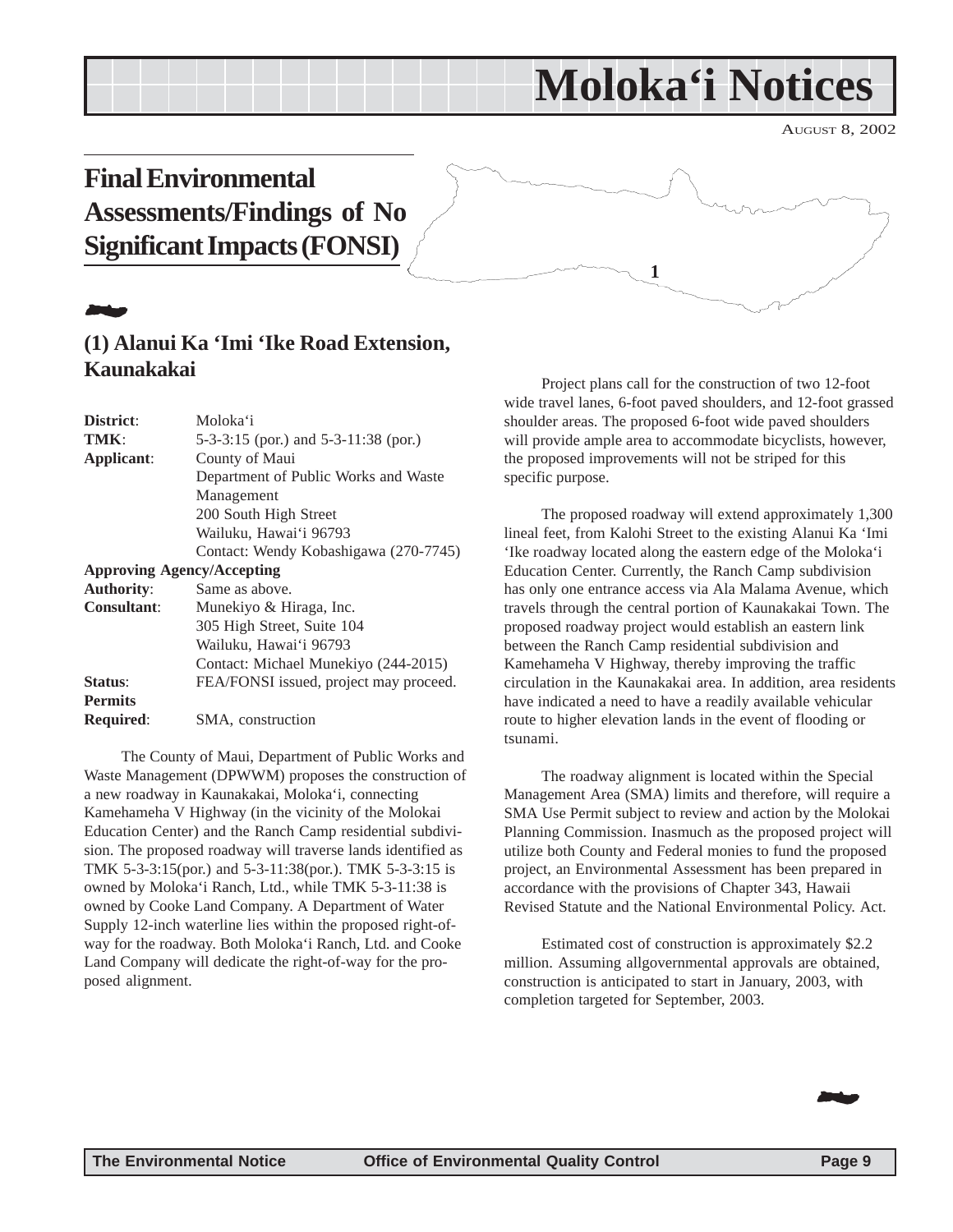# <span id="page-9-0"></span>**Hawai'i Notices**

AUGUST 8, 2002

## **Draft Environmental Assessments**

## $\blacktriangleright$ **(1) Ahi Nui Tuna Farming Co. Offshore Tuna Growout Project**

| District:                         | North Kohala                                |
|-----------------------------------|---------------------------------------------|
| TMK:                              | Offshore                                    |
| Applicant:                        | Ahi Nui Tuna Farming, LLC                   |
|                                   | P.O. Box 2050                               |
|                                   | Kamuela, Hawai'i 96743                      |
|                                   | Contact: Clayton Brenton (887-0678)         |
| <b>Approving Agency/Accepting</b> |                                             |
| <b>Authority:</b>                 | Department of Land and Natural Resources    |
|                                   | 1151 Punchbowl Street                       |
|                                   | Honolulu, Hawai'i 96813                     |
|                                   | Contact: Traver Carroll (587-0439)          |
| <b>Public Comment</b>             |                                             |
| <b>Deadline:</b>                  | September 7, 2002                           |
| Status:                           | DEA First Notice pending public comment.    |
|                                   | Address comments to the applicant with      |
|                                   | copies to the approving agency or accepting |
|                                   | authority and OEQC.                         |
| <b>Permits</b>                    | CDUP, Army, NPDES, ZOM, CZM                 |
| <b>Required:</b>                  | Consistency Determination                   |

Aquaculture has been practiced in Hawai'i for several centuries. Fishponds, known locally as *loko i*'*a*, are traditionally stocked with juvenile mullet or *pua* that are fed and grown in the enclosures to harvest size. Ahi Nui Tuna Farming Co. is planning to establish a tuna growout operation based on this principle. The project was initiated by native Hawaiian fishermen and majority ownership of the Company is held by Hawaiians.

Aquaculture is the fastest growing food production sector in the world today and within the field of aquaculture, tuna farming is one of the most rapidly expanding businesses. The farming of tuna is presently practiced by capturing juvenile wild tuna and holding them for "grow-out and conditioning" in specially designed net cages. The fish are held four to eight months during which time they are fed a fish based diet and usually double or triple in size while increasing in fat content. The farmed tuna are then harvested and generally shipped fresh to the sushi and sashimi markets throughout the world, with particular emphasis on Japan.



The growout farm will be located four and a half miles northwest of Kawaihae on the Big Island of Hawai'i. The infrastructure available in this area is ideal for a tuna farming operation due to the excellent water quality parameters and local marine-oriented businesses.

Hawai'i offers a unique opportunity for tuna farming, primarily since juvenile bigeye and yellowfin tuna are available for stocking of the grow-out cages year-round. This facilitates optimal use of staff and equipment plus provides a constant supply of harvested tuna for the market. Fresh Hawaiian farmed tuna will be in U.S. mainland and Japanese fish outlets within twenty-four hours of being harvested.

# $\blacktriangleright$

## **(2) Kulani Correctional Facility Wastewater Treatment Plant**

| District:  | South Hilo                               |
|------------|------------------------------------------|
| TMK:       | $2-4-08:09$ (por.)                       |
| Applicant: | Dept. of Accounting and General Services |
|            | 1151 Punchbowl Street, Room 437          |
|            | Honolulu, Hawai'i 96813                  |
|            | Contact: Gregory Tanaka (586-0721)       |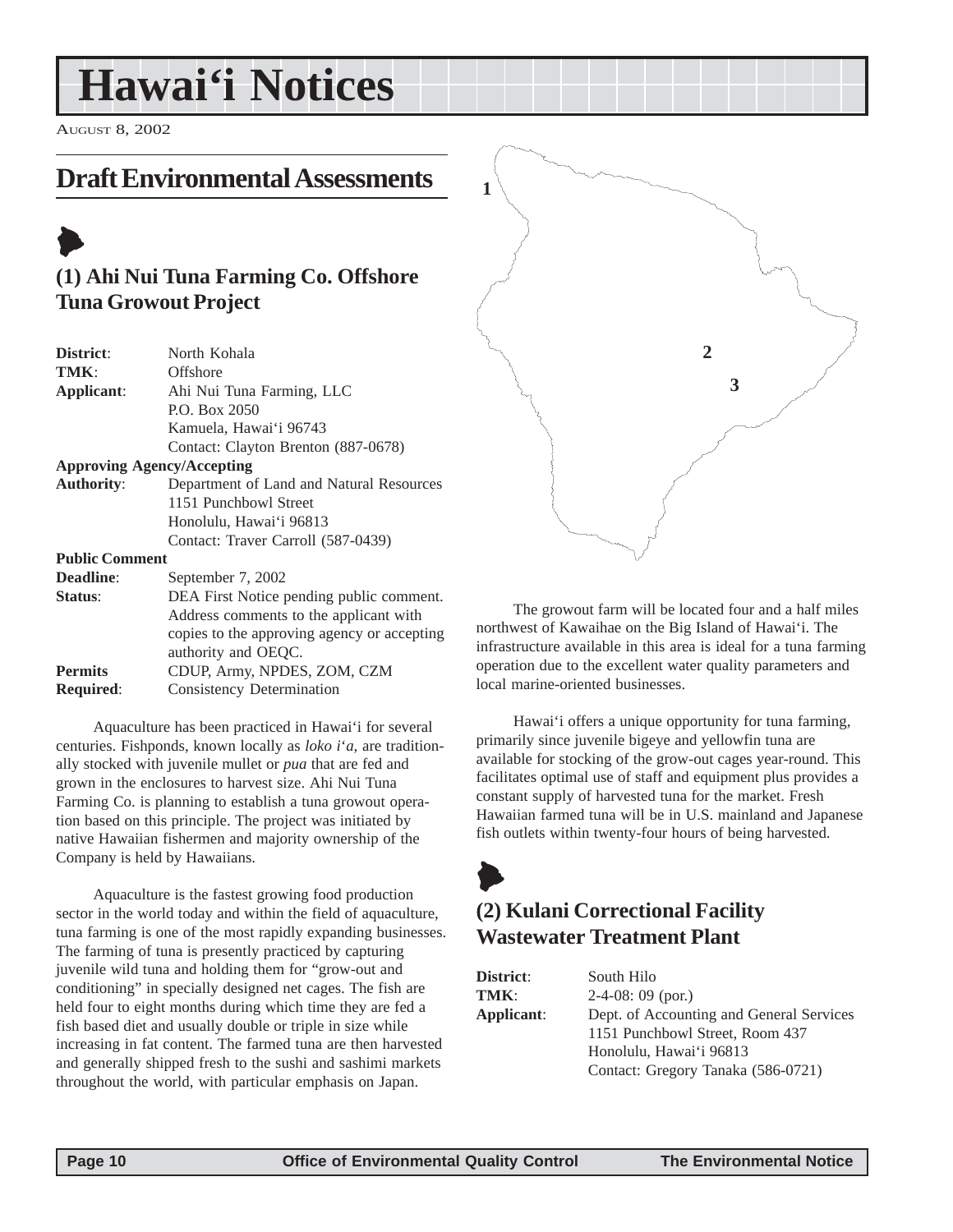# **Hawaii Notices**

AUGUST 8, 2002

#### <span id="page-10-0"></span>**Approving Agency/Accepting**

| <b>Authority:</b>  | Same as above.       |
|--------------------|----------------------|
| <b>Consultant:</b> | Ron Terry (982-5831) |
|                    | HC 2 Box 9575        |
|                    | Keaau, Hawai'i       |
|                    |                      |

#### **Public Comment**

| <b>Deadline:</b> | September 7, 2002                                                            |
|------------------|------------------------------------------------------------------------------|
| Status:          | DEA First Notice pending public comment.                                     |
|                  | Address comments to the applicant with<br>copies to the consultant and OEOC. |
| <b>Permits</b>   |                                                                              |
| <b>Required:</b> | NPDES, UIC, CDUP, Building, Grading                                          |

The proposed project would build a wastewater treatment plant and associated facilities on the grounds of the Kulani Correctional Facility, located at 5,200 feet above sea level in an area of native forest. Use of water in dormitories, showers, a laundry facility, and a kitchen contribute to an average daily wastewater flow of 25-30,000 gallons per day. Currently, the facility disposes of its wastewater in largecapacity cesspools, which the EPA has determined can contain elevated concentrations of contaminants that may endanger drinking water. In November of 1999, EPA announced new regulations that require operators to phase out existing large-capacity cesspools by April 2005. Similar State of Hawai'i regulations are also in effect. There is therefore a need to construct a wastewater treatment system in the interest of public health, in compliance with federal and State regulations.

The proposed wastewater treatment facility would consist of wastewater pipelines, an aerated pond, a blower building, and associated infrastructure. Wastewater from all existing buildings with plumbing at the main camp would be collected and delivered to the proposed aerated pond system via a new wastewater pipeline located beneath the existing access road. The blower building would be located adjacent to the aerated ponds. Electrical power, emergency electrical power and potable water would be provided to the blower building. A leaching field (disposal field) would be built on the existing pasture land to the east of the access road.

Although the general area contains a native forest ecosystem supporting endangered bird and plant species, the project site itself is already disturbed. Careful survey and construction mitigation measures will ensure that there are no adverse effects to any natural or cultural resources.

## **Final Environmental Assessments (FONSI)**

## $\blacklozenge$ **(3) Volcano School of Arts and Sciences, A Community Public Charter School**

| District:                         | Puna                                     |  |  |
|-----------------------------------|------------------------------------------|--|--|
| TMK:                              | 9-9-001: 011, 012, 016, 032, 033         |  |  |
| Applicant:                        | Volcano School of Arts and Sciences-PCS/ |  |  |
|                                   | Dept. of Education, P.O. Box 845         |  |  |
|                                   | Volcano, Hawai'i 96785                   |  |  |
|                                   | Contact: Lora Gale (985-9126)            |  |  |
| <b>Approving Agency/Accepting</b> |                                          |  |  |
| <b>Authority:</b>                 | Department of Land and Natural Resources |  |  |
|                                   | 1151 Punchbowl Street                    |  |  |
|                                   | Honolulu, Hawai'i 96813                  |  |  |
|                                   | Contact: Traver Carroll (587-0439)       |  |  |
| Status:                           | FEA/FONSI issued, project may proceed.   |  |  |
| <b>Permits</b>                    |                                          |  |  |
| <b>Required:</b>                  | CDUP. Building                           |  |  |

The Department of Education-Volcano School of Arts & Sciences, A Community Public Charter School, proposes to use approximately four acres for a charter school (K-8) in the ahupua'a of Keauhou, adjacent to the village of Volcano. The current site contains modified quonset huts with lanais, cement walkways, graveled surfaces currently used for a driveway and parking and non-native grass lawns. These buildings and the site will be used as study areas to eventually accommodate up to 130 students. Modifications to the site will include: fenced areas for child safety, use of two 6 portable tent structures for study laboratories, use of gravel to create defined new parking areas, chip seal of parking area, vegetative and rock berms for child safety, locking gates and ADA walkways. Noxious alien plants will be removed.

The proposed project will occur in a previously disturbed area dominated by non-native species. New parking will require clearing of non-native vegetation composed primarily of ginger, bamboo and tibuchina and small amounts of uluhe. As a mitigation measure for removal of alien species, revegetation with native species will be conducted by teachers and students in consultation with local botanists. The school will not restrict any traditional or cultural practices. Cultural use of the site will increase through educational programs. The school will benefit the local community by reducing the need to drive to Mountain View or Keaau schools and will help to conserve natural resources and foster environmental education in the school community. 6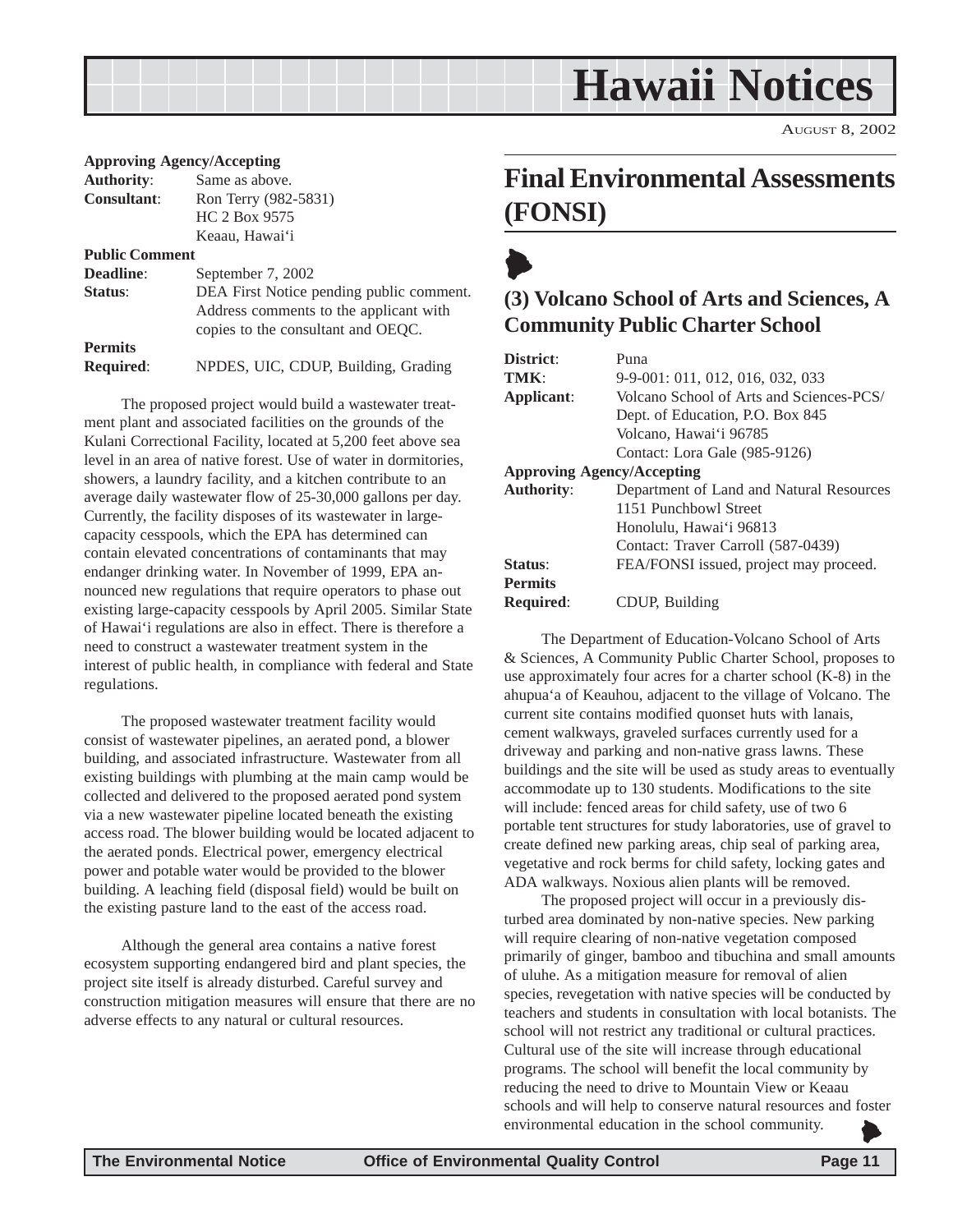# <span id="page-11-0"></span>**Land Use Commission Notices**

AUGUST 8, 2002

## $\blacktriangleright$ **Keahole Generating Station Expansion**

The LUC has received the following request regarding a proposed district boundary amendment, pursuant to Chapter 205, HRS:

| Docket No./        | $A02-736$                            |
|--------------------|--------------------------------------|
| <b>Petitioner:</b> | <b>HAWAII ELECTRIC LIGHT COMPANY</b> |
|                    | INC., a Hawaii corporation           |
| <b>Location:</b>   | Keahole, North Kona, Hawaii          |
| Acreage:           | 14.998 acres                         |
| TMK:               | $(3)$ 7-3-49: 36                     |
| <b>Request:</b>    | Conservation to Urban                |
| Date Filed:        | June 21, 2002                        |

If you would like further detailed information on this matter, please contact:

State Land Use Commission

Location Address Leiopapa A Kamehameha Building (State Office Tower) 235 S. Beretania Street, Room 406 Honolulu, Hawaii 96813

Mailing Address P.O. Box 2359 Honolulu, Hawaii 96804-2359

Phone: 587-3822

# **Shoreline Notices**

### **Shoreline Certification Applications**

Pursuant to § 13-222-12, HAR the following shoreline certification applications are available for inspection at the DLNR District Land Offices on Kauai, Hawaii and Maui and at Room 220, 1151 Punchbowl St., Honolulu, Oahu (Tel: 587-0414). All comments shall be submitted in writing to the State Land Surveyor, 1151 Punchbowl Street, Room 210, Honolulu, HI 96813 and postmarked no later than fifteen (15) calendar days from the date of the public notice of the application. If there are any questions, please call Nick Vaccaro at 587-0438.

| Case<br>No. | Date<br>Received | Location                                                                                                                                                                                                                                                                                   | Applicant                                                           | Tax Map<br>Key   |
|-------------|------------------|--------------------------------------------------------------------------------------------------------------------------------------------------------------------------------------------------------------------------------------------------------------------------------------------|---------------------------------------------------------------------|------------------|
| KA-163      | 7/19/02          | Being a portion of Royal Patent 7060, Land<br>Commission Award 8559 Apana 40, to Wm. C.<br>Lunalilo, land situated at Pila'a, Hanalei, Island of<br>Kauai, Hawaii<br>Address: Vacant (non-assigned)<br>Purpose: Improvements                                                               | Kodani & Associates, Inc.,<br>for Pila'a 400 LLC                    | $5-1-04:08$      |
| OA-885      | 7/30/02          | Being a portion of lots 41 and 45 of the Niu Beach<br>Lots (File Plan 279), being also a portion of R. P. 52,<br>Land Commission Award 802 to A. Adams, land<br>situated at Niu, Honolulu, Island of Oahu, Hawaii<br>Address: 5577 Kalanianaole Highway<br>Purpose: New Fence Construction | DJNS Surveying and<br>Mapping, Inc., for Dr. John<br><b>Bertram</b> | $3 - 7 - 1 - 04$ |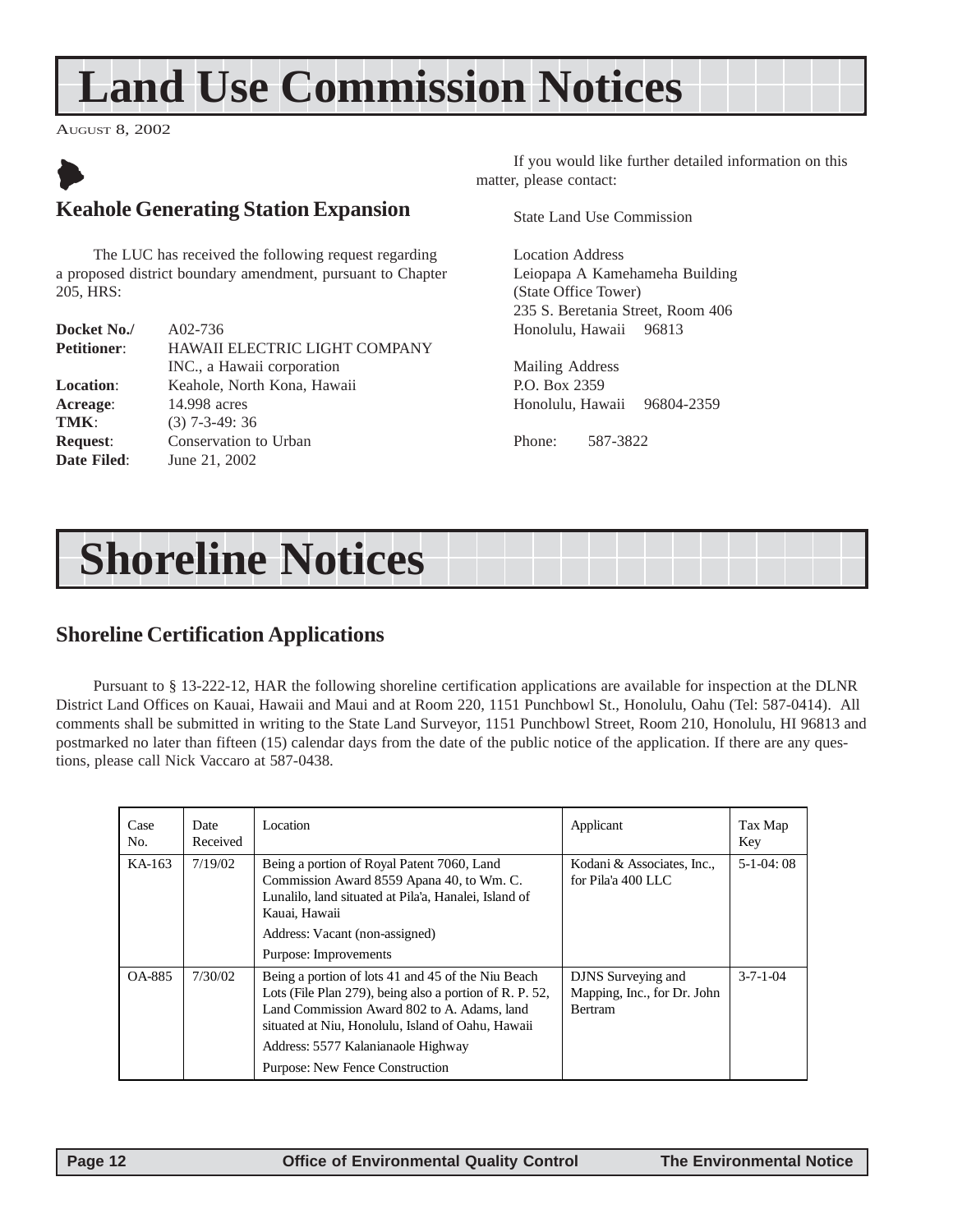# <span id="page-12-0"></span>**Shoreline Notices**

AUGUST 8, 2002

#### **Shoreline Certifications and Rejections**

Pursuant to §13-222-26, HAR the following shorelines have been certified or rejected by the DLNR. A person may appeal a certification or rejection to the BLNR, 1151 Punchbowl Street, Room 220, Honolulu, HI 96813, by requesting in writing a contested case hearing no later than twenty (20) calendar days from the date of public notice of certification or rejection.

| Case No. | Date<br>Received     | Location                                                                                                                                                                                                                                                                                 | Applicant                                                                                          | Tax Map<br>Key               |
|----------|----------------------|------------------------------------------------------------------------------------------------------------------------------------------------------------------------------------------------------------------------------------------------------------------------------------------|----------------------------------------------------------------------------------------------------|------------------------------|
| KA-141-2 | 7/26/02<br>Certified | Lot 1 of Land Court Application 1166, land situated at<br>Waipouli, Island of Kauai, Hawaii<br>Address: Vacant<br>Purpose: Building Permit                                                                                                                                               | Wagner Engineering<br>Services, Inc., for Niu<br>Pia Farms, Ltd                                    | $4 - 3 - 08:01$              |
| KA-159-2 | 7/28/02<br>Certified | Lot 2, Wainiha Subdivision II, File Plan 1840, land situated at<br>Wainiha, Hanalei, Island of Kauai, Hawaii<br>Address: 7350 Alealea Road<br>Purpose: Building Permit                                                                                                                   | Esaki Surveying and<br>Mapping, Inc., for Carl<br>Stephens                                         | $5 - 8 - 09:41$              |
| OA-876   | 7/26/02<br>Certified | Portion of Exclusion 12 of Land Court Application 979 (Map<br>13), being R.P. 2112, Land Commission Award 2239, Apana 2<br>to Maikai, land situated at Kahaluu, Koolaupoko, Island of<br>Oahu, Hawaii<br>Address: 47-082 & 47-070 Laenani Drive<br>Purpose: Improvements                 | Towill, Shigeoka &<br>Associates, Inc., for<br>Ralph A. Schrader                                   | $4 - 7 - 09:11$              |
| KA-034-2 | 7/26/02<br>Certified | Lot 6, Wainiha Subdivision II, File Plan 1840, land situated at<br>Wainiha, Hanalei, Island of Kauai, Hawaii<br>Address: 7326 Alealea Road<br>Purpose: Building Permit                                                                                                                   | Esaki Surveying and<br>Mapping, Inc., for<br>Joseph Brescia                                        | $5 - 8 - 09:45$              |
| OA-875   | 7/26/02<br>Certified | Lot 1142-B of Land Court Application 677 (Map 260), land<br>situated at Kailua, Koolaupoko, Island of Oahu, Hawaii<br>Address: 59 Kailuana Place<br>Purpose: Improvements                                                                                                                | Towill, Shigeoka &<br>Associates, Inc., for<br>James C. Castle                                     | $4 - 3 - 22 : 12$            |
| HA-230-2 | 7/26/02<br>Certified | Lot 76 of Puako Beach Lots (HTS Plat 414-B), being the<br>whole of Land Patent Grant S-13752 to Manuel Corozo<br>Rapozo, Jr. and Adelina Ramos Rapozo, land situated at<br>Lalamilo, Waimea, South Kohala, Island of Hawaii, Hawaii<br>Address: Not Assigned<br>Purpose: Building Permit | Wes Thomas Associates,<br>for Puako Hui LLC                                                        | $6-9-03:15$                  |
| HA-259   | 7/26/02<br>Certified | Lots 5-B-1 and 6-A of North Kahaluu Beach Subdivision, land<br>situated at Kahaluu, North Kona, Island of Hawaii, Hawaii<br>Address: 78-6616 Alii Drive<br>Purpose; Building Permit                                                                                                      | Wes Thomas<br>Associa6tes, for<br>Elizabeth Marshall                                               | $7 - 8 - 14:50$<br>& 97      |
| OA-880   | 7/26/02<br>Certified | Portions of Land Filled of Kaakaukukui, being parcels 1 and 10,<br>land situated at Kaakaukukui, Island of Oahu, Hawaii<br>Address: 40 Ahui Street & 98 Koula Street<br>Purpose: Development                                                                                             | ParEn dba park<br>engineering, for Hawaii<br>Community<br>Development Authority<br>State of Hawaii | $2 - 1 - 0601$<br>& 02       |
| KA-162   | 7/26/02<br>Certified | Lot 42 Haena Hui Lands R.P 3596, Land Commission Award<br>10615 Apana 6 to A. Paki, land situated at Haena, Helelea,<br>Island of Kauai, Hawaii<br>Address: 5-7878 Kuhio Highway<br>Purpose: Building Permit                                                                             | Wagner Engineering<br>Services, Inc., for Ed and<br>Joan Ben-dor                                   | $\overline{5-9-05:20}$       |
| KA-144-2 | 7/26/02<br>Certified | Lot 3, Wainiha Hui Land, Equity No. 109 Partition Fifth<br>Circuit Court, Being a Portion of R.P. 7194, Land Commission<br>Award 11216, Apana 5 to M. Kekauonohi, land situated at<br>Wainiha, Island of Kauai, Hawaii<br>Address: 5-7470 E Kuhio Highway<br>Purpose: Building Permit    | Wagner Engineering<br>Services, Inc., for Robert<br>Matthews, Trustee                              | $\overline{5} - 8 - 10$ : 14 |

**The Environmental Notice Office of Environmental Quality Control Page 13**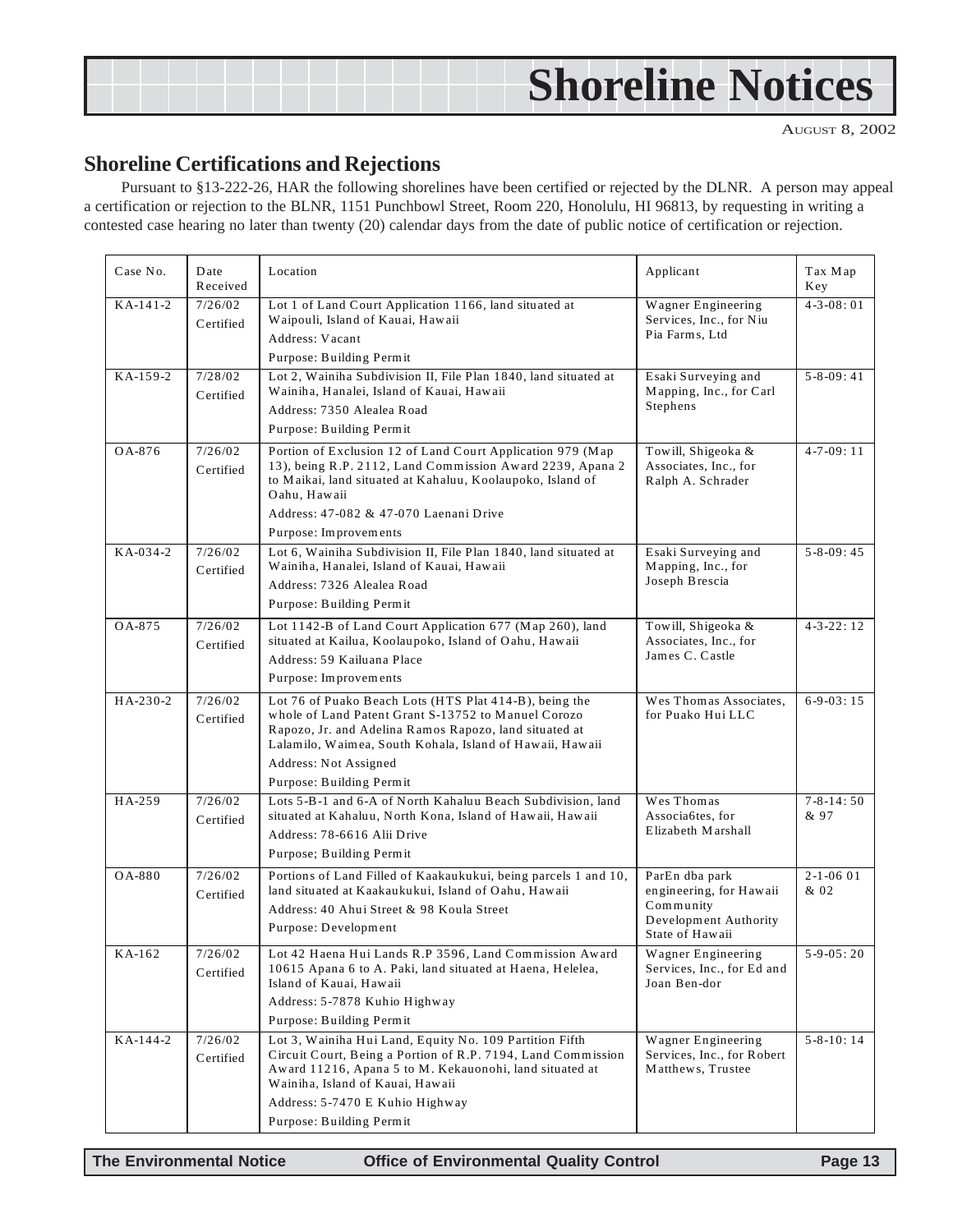# <span id="page-13-0"></span>**Environmental Council Notices**

AUGUST 8, 2002

### **Environmental Council Meetings**

The next meetings of the Environmental Council are tentatively scheduled for Wednesday, August 14, 2002 at 1:30 p.m. Please call OEQC at 586-4185 after August 8th to confirm meetings time and place.

# **Pollution Control Permit Applications**

#### **Department of Health Permits**

The following is a list of some pollution control permits currently being reviewed by the State Department of Health. For more information about any of the listed permits, please contact the appropriate branch or office of the Environmental Management Division at 919 Ala Moana Boulevard, Honolulu.

#### **Clean Air/Water Branch**

| <b>Branch</b><br>Permit Type                                         | Applicant & Permit<br>Number                                                            | Project Location                                                                                                 | Pertinent<br>Date           | Proposed Use                                                                                                                                             |
|----------------------------------------------------------------------|-----------------------------------------------------------------------------------------|------------------------------------------------------------------------------------------------------------------|-----------------------------|----------------------------------------------------------------------------------------------------------------------------------------------------------|
| Clean Air Branch.<br>586-4200,<br>Noncovered Source<br>Permit        | Castle & Cooke<br>Resorts, LLC<br>NSP 0519-01-N                                         | The Koele Lodge, Lanai<br>City, Lanai<br>UTM Coordinates:<br>Zone 4, 716,746 m E,<br>2,305,228 m N<br>$(NAD-83)$ | Issued:<br>7/16/02          | Three $(3)$ 455 kW Diesel<br>Engine Generator                                                                                                            |
| Clean Air Branch,<br>586-4200. Covered<br>Source Permit              | Kona Community<br>Hospital<br>CSP 0265-03-C                                             | 69 Haukapila Road,<br>Kealakekua. Hawaii                                                                         | Issued:<br>7/19/02          | 65 lb/hr Hospital/Medical/<br>Infectious Waste Incinerator                                                                                               |
| Clean Air Branch,<br>586-4200, Covered<br>Source Permit              | Tesoro Hawaii<br>Corporation<br>CSP 0089-01-C<br>(Renewal)                              | 140-A Hobron Avenue.<br>Kahului. Maui                                                                            | Issued:<br>7/23/02          | Maui Petroleum Bulk<br>Loading Terminal                                                                                                                  |
| Clean Air Branch,<br>586-4200,<br>Temporary Covered<br>Source Permit | Isemoto Contracting<br>Company, Ltd.<br>CSP 0515-01-CT                                  | Initial Location:<br>Maniniowali.<br>North Kona, Hawaii<br>$(TMK: 7-2-04: 18)$                                   | Comments<br>Due:<br>8/30/02 | 465 TPH Temporary Stone<br>Crushing and Processing<br>Plant with 317 kW Diesel<br>Engine                                                                 |
| Clean Air Branch,<br>586-4200, Covered<br>Source Permit              | Ameron International<br>Corporation, dba<br>Ameron Hawaii<br>CSP 0085-02-C<br>(Renewal) | Camp 10 Quarry,<br>Puunene, Maui                                                                                 | Comments<br>Due:<br>9/4/02  | 600 TPH Stone Processing<br>Plant with 475 HP Diesel<br>Engine Generator and<br>120 CY/HR Concrete Batch<br>Plant with 300 TPH Waste<br>Concrete Crusher |
| Clean Air Branch,<br>586-4200, Covered<br>Source Permit              | Maui Electric<br>Company, Ltd.<br>(MECO)<br>CSP 0030-06-C<br>(Renewal)                  | Miki Basin, Lanai<br>(UTM: Zone 4,<br>714.8 km east.<br>2300.6 km north.<br>Old Hawaiian Datum)                  | Comments<br>Due:<br>9/4/02  | Eight (8) Diesel Engine<br>Generators                                                                                                                    |
| Clean Water Branch<br>586-4309, NPDES<br>Permit                      | Ameron International<br>Corporation, dba<br>Ameron Hawaii<br>HI0021075                  | Sand Island Facility<br>2344 Pahounui Drive<br>Honolulu, Hawaii                                                  | Comments<br>Due:<br>8/21/02 | Discharge of wastewater and<br>storm water runoff to Keehi<br>Lagoon                                                                                     |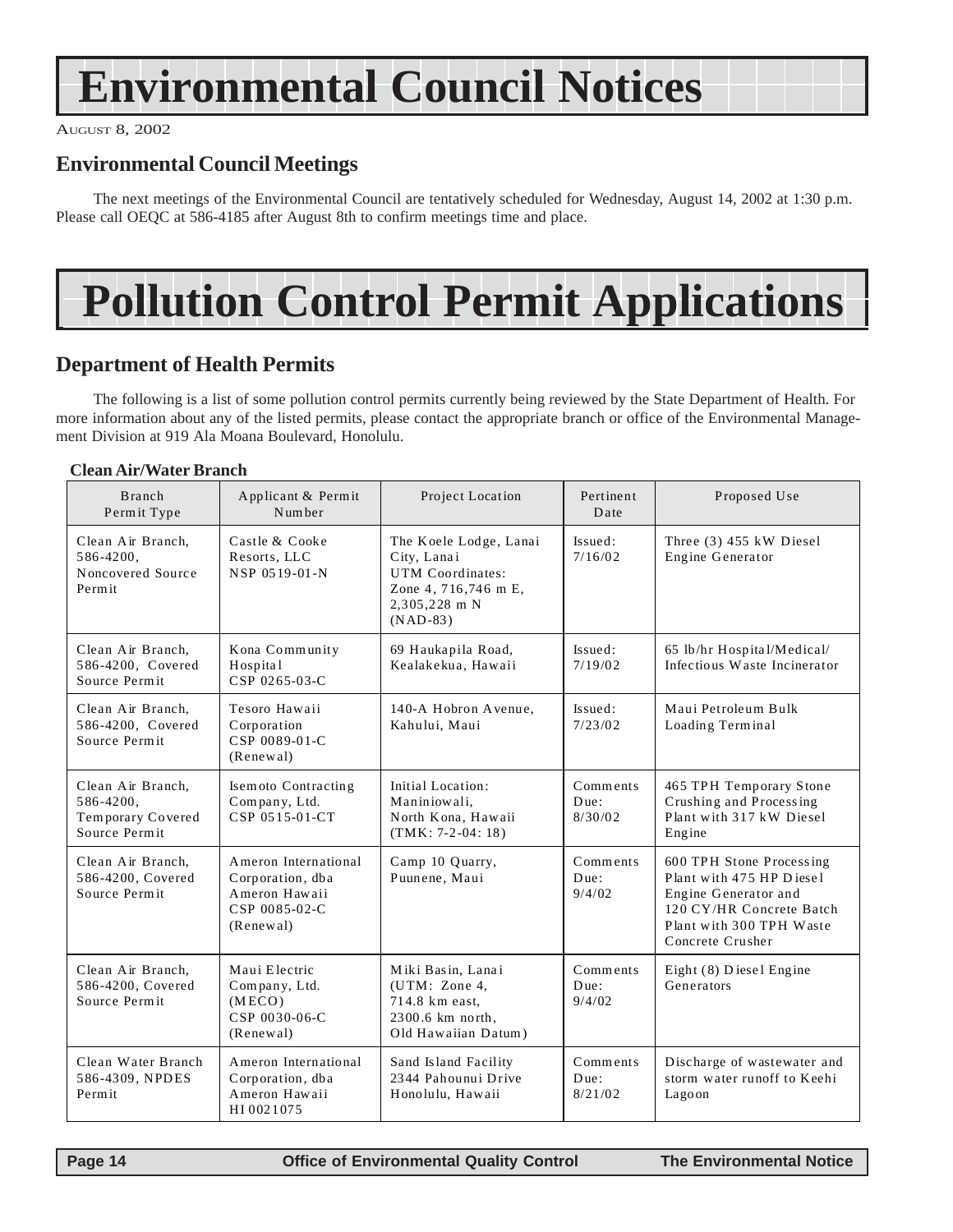# **Pollution Control Permit Applications**

AUGUST 8, 2002

### **Department of Health Permits (continued)**

#### **Safe Drinking Water Branch**

| Branch &<br>Permit Type                                       | Applicant & Permit Number                                                                                 | <b>Project Location</b>                                                                                  | Pertinent<br>Dates | Proposed Use                                                                                                 |
|---------------------------------------------------------------|-----------------------------------------------------------------------------------------------------------|----------------------------------------------------------------------------------------------------------|--------------------|--------------------------------------------------------------------------------------------------------------|
| Safe Drinking Water<br>Branch, 586-4258,<br><b>UIC Permit</b> | <b>Central Services Division</b><br>Dept. of Accounting & General<br>Services, State of Hawaii<br>UH-2106 | Keakealani Office Bldg. (Old Kona<br>Hospital), 79-7595 Haukapila St.,<br>Kealakekua                     | n/a                | Abandonment of one injection<br>well (cesspool) used for<br>sewage disposal.                                 |
| Safe Drinking Water<br>Branch, 586-4258,<br>UIC Permit        | H.S.C., Inc.<br>UH-2184                                                                                   | HSC, Inc. Drainage Well @ Island<br>Chevrolet Facility, 1177 Kilauea Ave.,<br>S. Hilo                    | n/a                | Registration of one injection<br>well for surface drainage.                                                  |
| Safe Drinking Water<br>Branch, 586-4258,<br><b>UIC Permit</b> | Association of Apartment Owners,<br>UH-2038                                                               | Ala Kala Condominium<br>75-6150 Alii Drive, Kailua-Kona                                                  | n/a                | Abandonment of one injection<br>well used for sewage disposal.                                               |
| Safe Drinking Water<br>Branch, 586-4258,<br><b>UIC Permit</b> | Airports Division<br>Dept. of Transportation, SOH<br>UH-1355                                              | Kona International Airport WWTP at<br>Keahole, N. Kona                                                   | n/a                | Permit renewal of 12 injection<br>wells for sewage disposal.                                                 |
| Safe Drinking Water<br>Branch, 586-4258,<br>UIC Permit        | Harper Car & Truck Rental<br>UH-2186                                                                      | Harper Car & Truck Rental, Keahole<br>International Airport, Au Lepe St.,<br>Keahole, Kailua-Kona        | n/a                | Registration of one injection<br>well for car-wash water<br>disposal.                                        |
| Safe Drinking Water<br>Branch, 586-4258,<br><b>UIC Permit</b> | Hawaiian Electric Light Co., Inc.,<br>UH-1241                                                             | <b>HELCO Hill Plant #6 Reinjection Well</b><br>54 Halekauila St., S. Hilo                                | n/a                | Permit modification of one<br>injection well for industrial<br>wastewater disposal.                          |
| Safe Drinking Water<br>Branch, 586-4258<br><b>UIC Permit</b>  | Association of Apartment Owners,<br>UM-1272                                                               | Maalaea Banyan Condominium<br>190 Hauoli St., Wailuku                                                    | n/a                | Permit renewal of 2 injection<br>wells for sewage disposal.                                                  |
| Safe Drinking Water<br>Branch, 586-4258,<br><b>UIC Permit</b> | Association of Apartment Owners,<br>UM-1345                                                               | Island Sands Condominium<br>150 Hauoli St., Wailuku                                                      | n/a                | Permit renewal of 2 injection<br>wells for sewage disposal.                                                  |
| Safe Drinking Water<br>Branch, 586-4258,<br><b>UIC Permit</b> | KSL Grand Wailea Resort, Inc.,<br>UM-1600                                                                 | KSL Grand Wailea Resort, Inc.<br>3850 Wailea Alanui Drive, Wailea,<br>Makawao                            | n/a                | Change-of-Operator of 3<br>injection wells for salt water-<br>related water features.                        |
| Safe Drinking Water<br>Branch, 586-4258,<br>UIC Permit        | Hawaiian Commercial & Sugar<br>Co., UM-2187                                                               | HC & S Puunene Sugar Mill, Puunene<br>Camp (Field 713) Cesspools<br>1 Hansen Road, Puunene               | n/a                | Registration of 4 injection wells<br>(large-capacity cesspools) for<br>sewage disposal.                      |
| Safe Drinking Water<br>Branch, 586-4258,<br><b>UIC Permit</b> | Hawaiian Commercial & Sugar<br>Co., UM-2188                                                               | HC & S Puunene Sugar Mill,<br>McGerrow Camp (Field 714)<br>Cesspools, 1 Hansen Road, Puunene             | n/a                | Registration of 4 injection wells<br>(large-capacity cesspools) for<br>sewage disposal.                      |
| Safe Drinking Water<br>Branch, 586-4258,<br><b>UIC Permit</b> | Association of Apartment Owners,<br>UM-1863                                                               | Kanai A Nalu Condominium<br>250 Hauoli St., Maalaea, Wailuku                                             | n/a                | Permit renewal of 2 injection<br>wells for sewage disposal.                                                  |
| Safe Drinking Water<br>Branch, 586-4258,<br><b>UIC Permit</b> | Association of Apartment Owners,<br>UO-1808                                                               | Mokuleia Surf WWTP<br>68-101 Waialua Beach Road, Waialua                                                 | n/a                | Permit renewal of 2 injection<br>wells for sewage disposal.                                                  |
| Safe Drinking Water<br>Branch, 586-4258,<br>UIC Permit        | Hawaii Pacific University<br>UO-2183                                                                      | Academic Center Building, HPU,<br>Hawaii Loa Campus<br>45-045 Kamehameha Hwy., Kaneohe                   | n/a                | Abandonment of 3 unregistered<br>injection wells (large-capacity<br>cesspools) for classroom ww<br>disposal. |
| Safe Drinking Water<br>Branch, 586-4258,<br>UIC Permit        | Division of Road Maintenance<br>Dept. of Facility Maintenance<br>C&C of Honolulu, UO-2185                 | Kalaeloa Drainage Wells, formerly<br><b>Barbers Point Naval Air Station</b>                              | n/a                | Change-of-Operator of 21<br>injection wells for surface<br>drainage.                                         |
| Safe Drinking Water<br>Branch, 586-4258,<br>UIC Permit        | North Shore Investment Co.<br>UO-2025                                                                     | Haleiwa Shopping Plaza<br>66-145 Kamehameha Hwy., Haleiwa,<br>W aialua                                   | n/a                | Permit renewal of 3 injection<br>wells for sewage disposal.                                                  |
| Safe Drinking Water<br>Branch, 586-4258,<br><b>UIC Permit</b> | Housing & Comm. Dev. Corp of<br>Hawaii, UO-1729                                                           | Kapolei Villages, Ph. II, Lower Channel<br>Drainage Wells, Villages of Kapolei,<br>South of Kamaaha Ave. | n/a                | Permit renewal of 18 injection<br>wells for surface drainage.                                                |
| Safe Drinking Water<br>Branch, 586-4258,<br><b>UIC Permit</b> | Association of Apartment Owners,<br>UK-1929                                                               | Waikomo Stream Villas<br>2721 Poipu Road, Poipu, Koloa                                                   | n/a                | Registration of one injection<br>well (total 3 wells) for sewage<br>disposal.                                |
| Safe Drinking Water<br>Branch, 586-4258,<br>UIC Permit        | Poipu Kai Water Reclamation<br>Corp., UK-1292                                                             | Poipu Kai STP<br>1645 Kealukia St., Poipu, Koloa                                                         | n/a                | Permit renewal of 4 injection<br>wells for sewage disposal.                                                  |

**The Environmental Notice Office of Environmental Quality Control Page 15**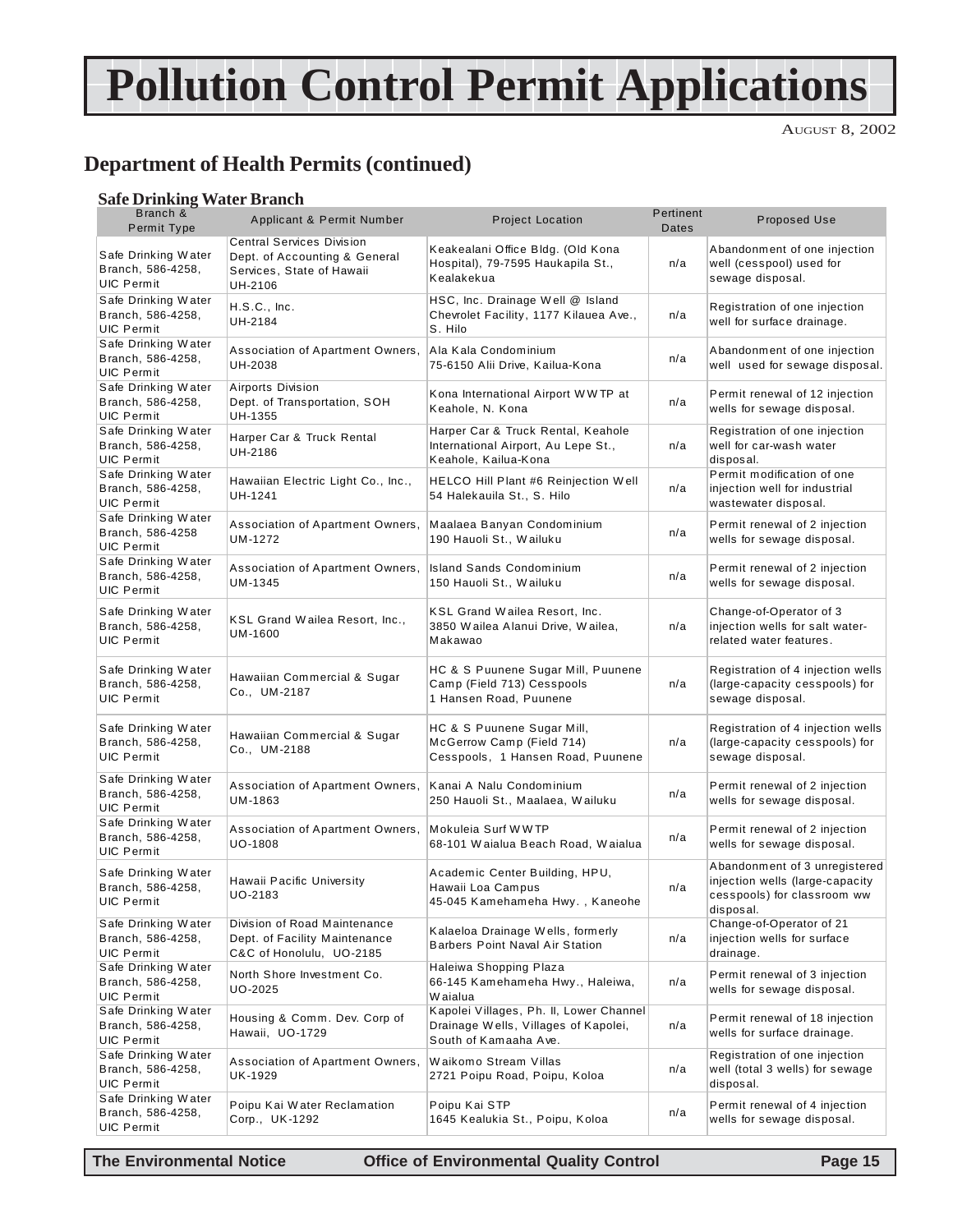# **Enforcement Notices**

AUGUST 8, 2002

#### **Summary of Inspection and Enforcement Actions April - June 2002**

The table below shows a tally of the number of inspections and responses conducted by the Department of Health (DOH) Environmental Management Division pollution control program personnel during the period from April through June 2002. Additionally, formal and informal enforcement actions, and the settlements that arise out of those actions, are counted as well. Inspections and enforcement actions are split up by program area. For more information, please contact Maile Sakamoto at the DOH Environmental Planning Office at 586-4337.

|                                                   | <b>Inspections &amp;</b><br><b>Responses</b> | Warning<br>Notices <sup>1</sup> | Formal<br>Enforcement<br>$\text{Case}$ <sup>2</sup> | <b>Fines Issued</b> | <b>Formal Cases</b><br>Pending | Formal<br>Cases<br><b>Concluded</b> | <b>Special</b><br>Environmental<br>Projects (S.E.P.)<br>in Progress |
|---------------------------------------------------|----------------------------------------------|---------------------------------|-----------------------------------------------------|---------------------|--------------------------------|-------------------------------------|---------------------------------------------------------------------|
|                                                   | April-June<br>2002                           | April-June<br>2002              | April-June<br>2002                                  | April-June<br>2002  | <b>Total to Date</b>           | April-June<br>2002                  |                                                                     |
| Clean Air Branch                                  |                                              |                                 |                                                     |                     |                                |                                     |                                                                     |
| <b>Fugitive Dust</b>                              | 122                                          | 3                               | 0                                                   | $\Omega$            | 1                              | 0                                   | 0                                                                   |
| Noncovered Sources                                | 29                                           | 3                               | $\mathbf{1}$                                        | \$500.00            | 5                              | 1                                   | $\overline{2}$                                                      |
| <b>Covered Sources</b>                            | 49                                           | $\overline{7}$                  | $\overline{4}$                                      | \$21,800.00         | 11                             | $\overline{2}$                      | $\mathbf 0$                                                         |
| <b>Agricultural Burning</b>                       | $\overline{74}$                              | $\overline{2}$                  | $\mathbf{0}$                                        | $\Omega$            | $\overline{2}$                 | 0                                   | $\overline{0}$                                                      |
| Open Burning                                      | 39                                           | $\mathbf{1}$                    | $\overline{2}$                                      | \$200.00            | $\mathbf{1}$                   | $\overline{2}$                      | $\overline{0}$                                                      |
| Others                                            | 72                                           | 3                               | $\mathbf 0$                                         | $\Omega$            | 0                              | 0                                   | $\mathbf 0$                                                         |
| Solid & Hazardous Waste Branch                    |                                              |                                 |                                                     |                     |                                |                                     |                                                                     |
| <b>Underground Storage Tanks</b>                  | 145                                          | 9                               | 23                                                  | \$50,720.00         | $\mathbf{1}$                   | $\mathbf{1}$                        | $\mathbf 0$                                                         |
| Hazardous Waste                                   | 18                                           | 17                              | 5                                                   | \$528,034.00        | 11                             | 0                                   | $\overline{2}$                                                      |
| Solid Waste                                       | 56                                           | 12                              | $\overline{2}$                                      | \$93,000.00         | 3                              | $\mathbf{1}$                        | $\mathbf 0$                                                         |
| <b>Clean Water Branch</b>                         |                                              |                                 |                                                     |                     |                                |                                     |                                                                     |
| Permitted Discharges (NPDES)                      | 24                                           | $\mathbf{1}$                    | 1                                                   | 0                   | 0                              | 0                                   | 0                                                                   |
| Non-permitted Discharges                          | 68                                           | $\overline{2}$                  | $\mathbf{1}$                                        | $\Omega$            | $\mathbf 0$                    | $\Omega$                            | 0                                                                   |
| <b>Water Quality Certifications</b>               | 2                                            | 0                               | $\mathbf 0$                                         | 0                   | $\mathbf 0$                    | 0                                   | $\mathbf 0$                                                         |
| <b>Wastewater Branch</b>                          |                                              |                                 |                                                     |                     |                                |                                     |                                                                     |
| <b>Wastewater Treatment Plants</b>                | 52                                           | 0                               | $\mathbf 0$                                         | 0                   | 3                              | 0                                   | 3                                                                   |
| Individual Wastewater Systems                     | 137                                          | 30                              | $\Omega$                                            | $\Omega$            | 6                              | $\mathbf{1}$                        | $\Omega$                                                            |
| Animal Waste                                      | 5                                            | $\mathbf{1}$                    | $\pmb{0}$                                           | 0                   | $\mathbf{1}$                   | 0                                   | 0                                                                   |
| Other                                             | 5                                            | 0                               | 0                                                   | 0                   | 0                              | $\Omega$                            | $\mathbf 0$                                                         |
|                                                   |                                              |                                 |                                                     |                     |                                |                                     |                                                                     |
| Safe Drinking Water Branch                        |                                              |                                 |                                                     |                     |                                |                                     |                                                                     |
| Public Water Systems                              | 37                                           | 3                               | 0                                                   | 0                   | 3                              | 1                                   | 0                                                                   |
| Wells - Underground Injection Control             | 18                                           | 16                              | $\mathbf 0$                                         | 0                   | $\mathbf{1}$                   | 0                                   | 0                                                                   |
| <b>Hazard Evaluation &amp; Emergency Response</b> |                                              |                                 |                                                     |                     |                                |                                     |                                                                     |
| Oil Spills                                        | n/a                                          | n/a                             | n/a                                                 | n/a                 | n/a                            | n/a                                 | n/a                                                                 |
| Hazardous Waste Releases                          | n/a                                          | n/a                             | n/a                                                 | n/a                 | n/a                            | n/a                                 | n/a                                                                 |
|                                                   |                                              |                                 |                                                     |                     |                                |                                     |                                                                     |
| <b>TOTAL</b>                                      | 952                                          | 110                             | 39                                                  | \$694,254.00        | 49                             | 9                                   | $\overline{7}$                                                      |
|                                                   |                                              |                                 |                                                     |                     |                                |                                     |                                                                     |

1 Informal letters warning a person or entity that they are violating environmental laws normally requiring corrective action by a specified deadline. Informal actions generally cover less serious issues such as small infractions by individuals, or violations of permit technicalities which do not directly impact environmental quality.

 $^2$  Formal actions generally cover any serious violation and repeat or continued violations of permits or the law. Warning letters, if no adequately responded to, can lead to formal actions. Specifically, formal actions are administrative enforcement case proceedings that typically include a formal notice of violation and an order. Orders often require corrective action, reports, and payment of a penalty. This section also includes field citations.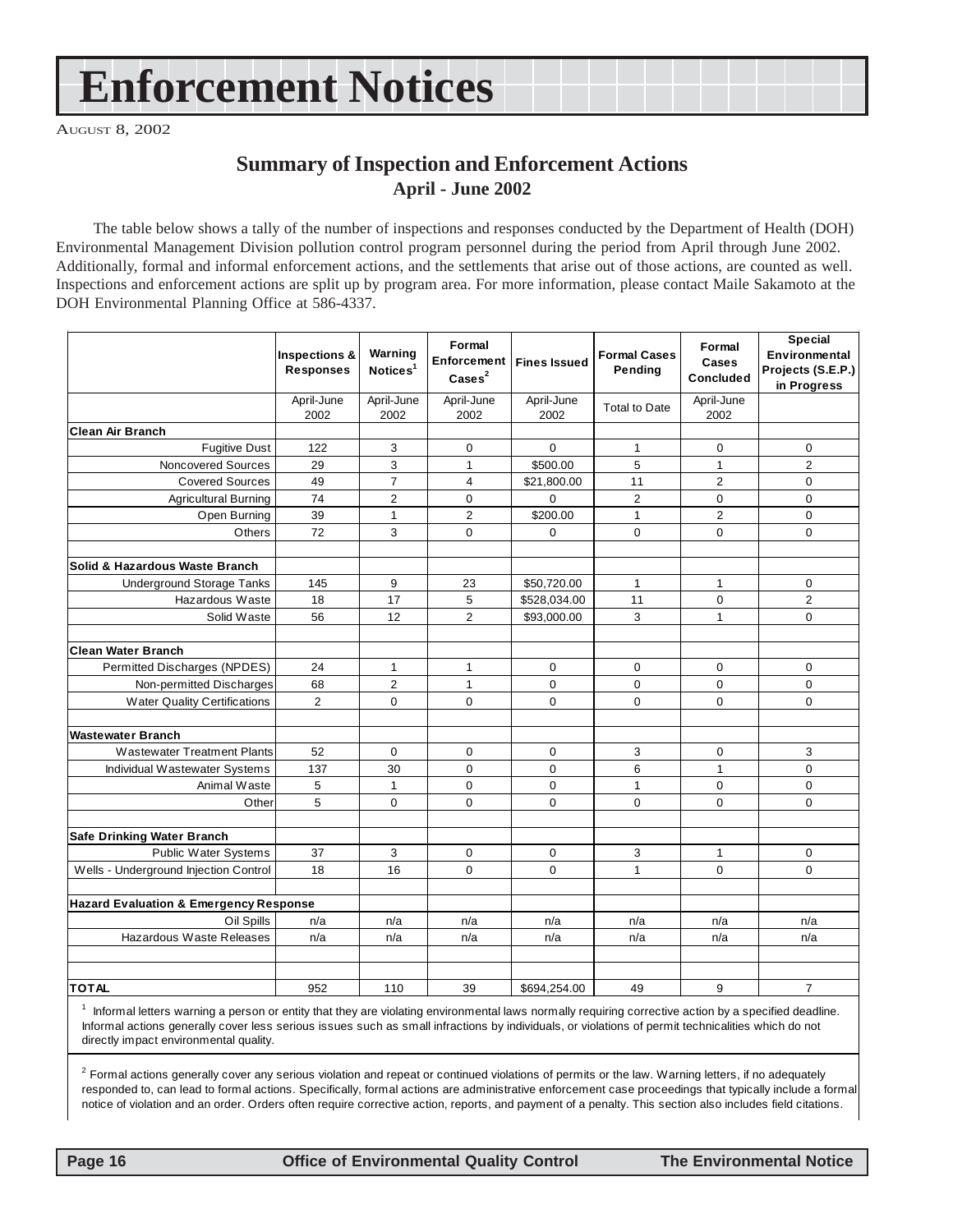# **Enforcement Notices**

AUGUST 8, 2002

### <span id="page-16-0"></span>**Formal Enforcement Actions and Settlements Completed by DOH**

Notices of violations issued from April through June 2002 are summarized below. The summaries do not constitute exact descriptions of the violations. For complete and accurate descriptions, please contact DOH at 586-4337 for copies of the violation notices.

*Solid and Hazardous Waste Branch*

On April 1, 2002, a Complaint, Order and Certificate of Service were served to the **Bonded Materials Company** for violations of rules regarding hazardous waste at their facilities located at 91-400 Komohana Street in Kapolei, and 150 Puuhale Road in Honolulu. The company was cited for treatment of hazardous waste without a permit, storage of hazardous waste without a permit, failure to make a hazardous waste determination, mismanagement of containers, illegal transportation of hazardous waste, and failure to provide training in handling hazardous waste materials. An order was issued for a penalty of \$265,144.00, and to comply with rules regarding hazardous waste disposal.

On May 3, 2002, a Notice of Violation and Order was sent to **Pacific Environmental Corporation** at 65 North Nimitz Hwy., Pier 14 in Honolulu. The company was in violation of transporting hazardous waste to a non-designated facility, and failing to prepare a hazardous waste manifest. An administrative penalty of \$8,750.00 was assessed, and the company ordered to comply with rules regarding the handling and transportation of hazardous waste.

On May 3, 2002, a Notice of Violation and Order was served to **Nexus Hazwaste Services, Inc.** on 3259 Koapaka Street in Honolulu for transporting hazardous waste used oil to an unpermitted facility. The company was ordered to pay a penalty of \$4,000.00 and comply with requirements regarding hazardous waste handling and transportation.

On May 10, 2002, a Complaint and Order was served **to Rainbow State Paint & Decorating, Inc.** on 1353 Dillingham Blvd., Honolulu for failure to make a hazardous waste determination, and treatment of hazardous waste without a permit. The company was ordered to pay a penalty of \$32,500.00. They were also ordered to comply with rules regarding treatment, transportation and disposal of hazardous waste, and to submit a corrective action plan to close and clean up the rear parking lot of the facility.

On May 10, 2002, a Complaint and Order was served to the **United States Navy, Navy Region Hawaii** at 517 Russell Avenue, Suite 110, Pearl Harbor and **Robison-Prezioso, Inc.** at 10114 Shoemaker Ave., Santa Fe Springs, California, for violations of treatment of hazardous waste without a permit, failure to properly mark hazardous waste containers, mismanagement of hazardous waste containers, and storage of hazardous waste without a permit. An administrative penalty was assessed for \$217,640.00, and orders were given to comply with rules regarding hazardous waste management.

*Clean Air Branch*

On April 4, 2002, a Notice and Finding of Violation and Order were served to **Tesoro Hawaii Corporation Petroleum Refinery** at 91-325 Komohana Street, Kapolei. The company lacked authorization to operate the hydrogen reformer furnace H2001 with emissions in excess of the allowable total suspended particulates emission limit of 1.4 lb/hr. An order was given to take corrective action, and pay a penalty of \$4,000.00.

On April 9, 2002, a Notice and Finding of Violation and Order were served to **Bolton, Inc.** of Kailua-Kona for operating a portable stone quarrying and processing plant at the Hualalai Regency project with the use of the required dust control equipment, resulting inlarge clouds of fugitive dust becoming airborne. A penalty of \$4,900.00 was assessed for the violation.

On April 9, 2002, another Notice and Finding of Violation and Order were served to **Bolton, Inc.** of Kailua-Kona for operating a portable stone quarrying and processing plant without a valid permit, and for operating equipment without any fugitive dust control measures being used. The company was ordered to take corrective action, and pay a penalty of \$7,500.00.

*Clean Water Branch*

On June 25, 2002 a Notice and Finding of Violation was served to **Marisco, Limited** regarding violations of Hawaii Revised Statutes and Hawaii Administrative Rules, and the owner's two national Pollutant Discharge Elimination System Permits as they relate to the "Big Mike" and "Lil' Perris" drydocks, and the associated land-based facilities all located at Barbers Point Harbor, Kapolei. An order was given to take immediate corrective action, and deliver a schedule of corrective implementations. A hearing will be scheduled to determine the assessment of a monetary penalty for the violations.

On June 27, 2002 a Notice and Finding of Violation was delivered to **Pflueger Properties** and **Pilaa 400 LLC** for properties in Hanalei, Kauai regarding violations related to the discharge of pollutants into State waters from the owner's property. An order was given to take immediate action to implement corrective measures to prevent the discharge of all pollutants and prevent water quality violations. A hearing will be scheduled to determine the assessment of a monetary penalty for the violations.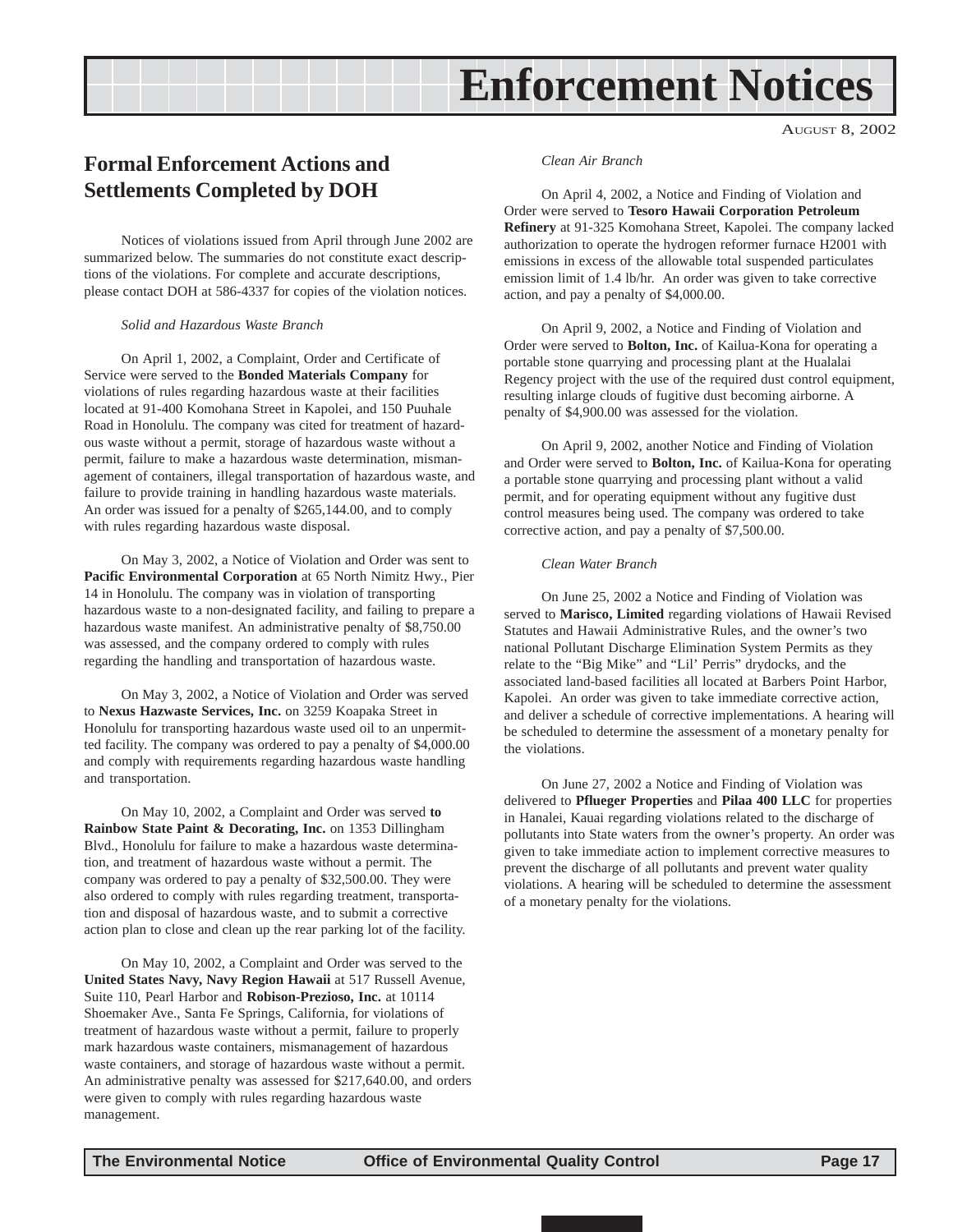# <span id="page-17-0"></span>**Coastal Zone News**

AUGUST 8, 2002

### **Federal Consistency Reviews**

The Hawaii Coastal Zone Management (CZM) Program has received the following federal actions to review for consistency with the CZM objectives and policies in Chapter 205A, Hawaii Revised Statutes. This public notice is being provided in accordance with section 306(d)(14) of the National Coastal Zone Management Act of 1972, as amended. For general information about CZM federal consistency please call John Nakagawa with the Hawaii CZM Program at 587-2878. For neighboring islands use the following toll free numbers: Lanai & Molokai: 468-4644 x72878, Kauai: 274- 3141 x72878, Maui: 984-2400 x72878 or Hawaii: 974-4000 x72878.

For specific information or questions about an action listed below please contact the CZM staff person identified for each action. Federally mandated deadlines require that comments be received by the date specified for each CZM consistency review and can be mailed to: David W. Blane, Director, Office of Planning, Department of Business, Economic Development and Tourism, P.O. Box 2359, Honolulu, Hawaii 96804. Or, fax comments to the Hawaii CZM Program at 587-2899.

#### 9 **(1) Regulatory Adjustment to the Bottomfish and Seamount Groundfish Fishery Management Plan, Northwestern Hawaiian Islands**

| Applicant:             | Western Pacific Regional Fishery Management |
|------------------------|---------------------------------------------|
|                        | Council                                     |
| <b>Contact:</b>        | Kitty Simonds, Executive Director, 522-8220 |
| <b>Federal Action:</b> | <b>Federal Agency Activity</b>              |
| <b>Location:</b>       | Hoomalu Zone and Mau Zone, Northwestern     |
|                        | Hawaiian Islands Reserve                    |
| <b>CZM</b> Contact:    | John Nakagawa, 587-2878                     |
|                        |                                             |

**Proposed Action**:

The regulatory adjustment will temporarily suspend the annual permit renewal requirements in the Northwestern Hawaiian Islands Hoomalu Zone and Mau Zone limited access programs until the NWHI National Marine Sanctuary Designation Process is complete. The proposed measure will adjust the limited access programs such that participants have a greater degree of flexibility in the use of their fishing permits, while continuing to ensure that permits are allocated in a fair and equitable manner. According to the applicant this proposal is consistent with the intent of the NWHI Reserve in that it allows existing bottomfishing effort to continue at sustainable levels.

**Comments Due**: August 22, 2002

### 6 **(2) Install Stream Gage on Kawainui Stream, Hamakua District, County of Hawaii**

|                        | <b>Applicant/Federal Agency: US. Geological Survey, Water</b> |
|------------------------|---------------------------------------------------------------|
|                        | <b>Resources Division</b>                                     |
| <b>Contact:</b>        | Barry Hill, Assistant District Chief, 587-2407                |
| <b>Federal Action:</b> | <b>Federal Agency Activity</b>                                |

Location: South/right bank of Kawainui Stream immediately upstream from the Lower Hamakua Ditch intake, Hamakua District, Hawaii County **TMK**: (3) 4-9-12: 1

**CZM Contact**: John Nakagawa, 587-2878

#### **Proposed Action**:

Intall and operate a stream gage on Kawainui Stream, Hamakua, HawaiiCounty, to provide continuous, real-time streamflow data. The gage consists of a wooden instrument shelter (4'x5'x6' high), metal conduit for a compressed air line leading from the shelter to the stream, and a concrete anchor, staff plate and creststage gage.

**Comments Due**: August 22, 2002

#### 4 **(3) Manele Small Boat Harbor Access Road Improvements, Lanai**

| Applicant:             | State Department of Land and Natural Resources |
|------------------------|------------------------------------------------|
|                        | Division of Aquatic Resources                  |
| <b>Contact:</b>        | Micahael Fujimoto, 587-0085                    |
| <b>Federal Action:</b> | Federal Assistance - Sport Fish Restoration    |
|                        | Program                                        |
| <b>Federal Agency:</b> | U.S. Fish and Wildlife Service                 |
| <b>Location:</b>       | Manele Small Boat Harbor, Lanai                |
| <b>CZM</b> Contact:    | John Nakagawa, 587-2878                        |
| Dramogod Antions       |                                                |

**Proposed Action**:

Receive and use \$195,000 of federal funds from the Sport Fish Restoration Program to improve the access road, trailer turn around area, and parking area. The scope of work includes improving and paving the access road, marking parking spaces, paving the truck and trailer turn around area, and installing curbing, a drainage system, sidewalks and a 1.5 inch water lateral. **Comments Due**: August 22, 2002

### 6 **(4) Offshore Tuna Growout Project, Kawaihae, Hawaii**

| Applicant:             | Ahi Nui Tuna Farming, Co.                  |  |  |
|------------------------|--------------------------------------------|--|--|
| <b>Contact:</b>        | Clayton Brenton, 887-0678                  |  |  |
| <b>Federal Action:</b> | Department of the Army Permit, (200200441) |  |  |
| <b>Federal Agency:</b> | U.S. Army Corps of Engineers,              |  |  |
|                        | Bill Lennan 438-6986                       |  |  |
| <b>Location:</b>       | 4.5 miles NW of Kawaihae Harbor on the Big |  |  |
|                        | Island of Hawaii                           |  |  |
|                        | <b>CZM Contract:</b> Debra Tom, 587-2840   |  |  |

**Proposed Action**:

Install floating aquaculture net cages 4.5 miles NW of Kawaihae Harbor off the island of Hawaii in approximately 170 feet of water and averaging 2,173 feet from shore. The cages will be used for the growout of wild caught juvenile bigeye and yellowfin tuna.

**Comments Due**: August 22, 2002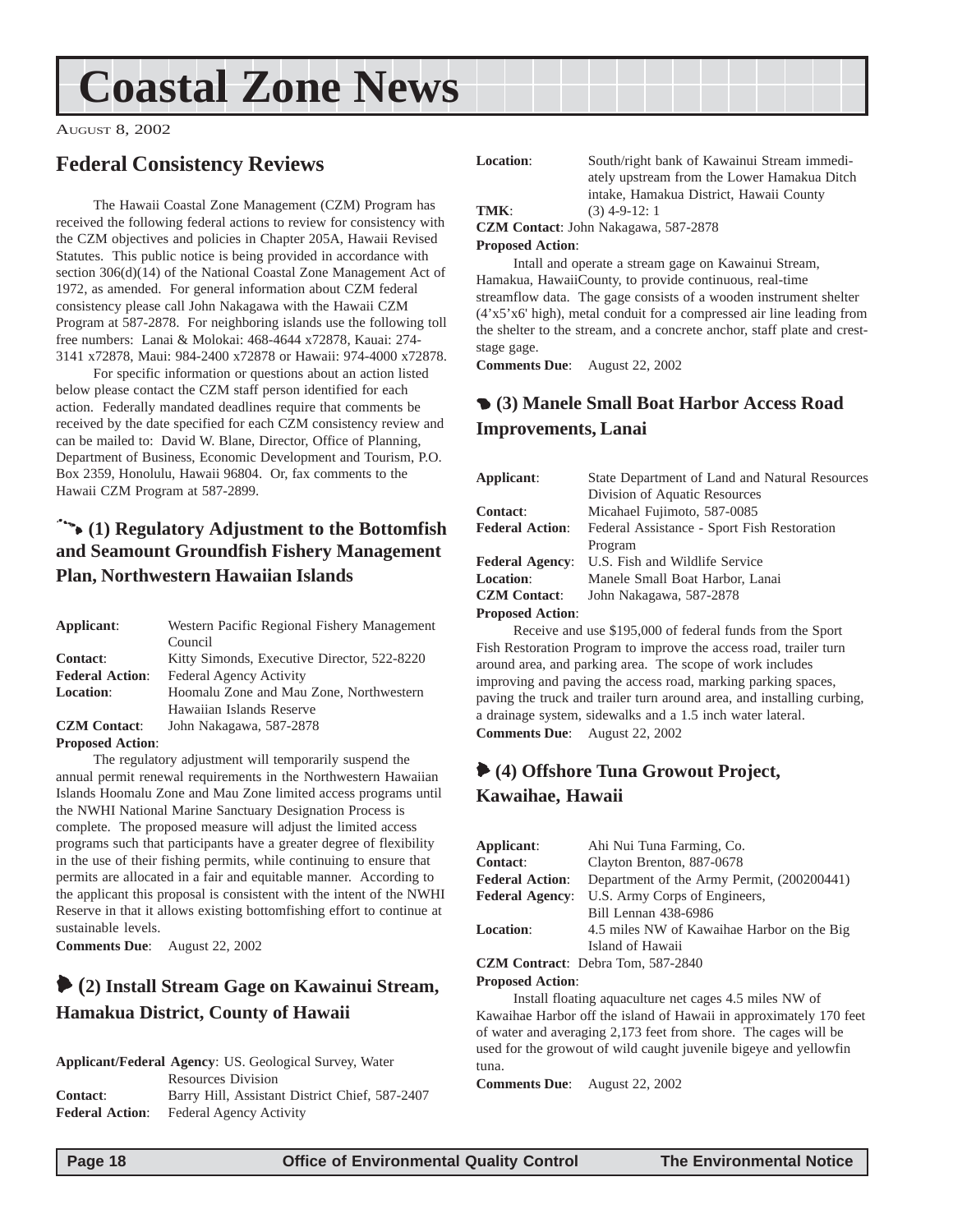# **Coastal Zone News**

AUGUST 8, 2002

### <span id="page-18-0"></span>**Special Management Area (SMA) Minor Permits**

Pursuant to Hawai'i Revised Statute (HRS) 205A-30, the following is a list of SMA Minor permits that have been approved or are pending by the respective county/state agency. For more information about any of the listed permits, please contact the appropriate county/state Planning Department. City & County of Honolulu (523-4131); Hawai'i County (961-8288); Kaua'i County (241-6677); Maui County (270-7735); Kakaako (587-2878).

| <b>Location (TMK)</b>        | <b>Description (File No.)</b>                  | <b>Applicant/Agent</b>      |
|------------------------------|------------------------------------------------|-----------------------------|
| Honolulu: (9-8-9: 13)        | Concrete/iron fence:(2002/SMA-36)              | Hon. Ltd. - Magba Inc. /    |
|                              |                                                | Sueda & Assoc, Inc.         |
| Maui: Kihei (3-9-48: 154)    | House Addition (SMX-20020360) - Pending        | Cynthia Koehne & Clement    |
|                              |                                                | Amato                       |
| Maui: Kahului (3-8-7: 43)    | Demo/removal (SMX-20020361) - Pending          | David Tamanaha              |
| Maui: Kapalua (4-2-6: 6)     | Improvement (SMX-20020362) - Pending           | Atom Kasprzycki             |
| Maui: Kihei (3-8-13: 3)      | Remodel kitchen (SMX-20020363) - Pending       | Kevin Thompson              |
| Maui: Kahului (3-8-79: 1)    | Alteration/repair (SMX-20020364) – Pending     | Anthony A. Riecke-          |
|                              |                                                | Gonzales                    |
| Maui: Kihei (3-9-50: 30)     | Swimming pool/spa (SMX-20020365) – Pending     | Craig & Sheryl Chellis      |
| Maui: Napili (4-3-2: 77)     | Residence (SMX-20020366) - Pending             | Colleen Pilialoha           |
| Maui: Kihei (3-9-38: 48)     | Additions to dwelling (SMX-20020367) - Pending | Will Etheridge              |
| Maui: Makena (2-1-6: 8)      | Guest cottage (SMX-20020368) - Pending         | <b>James Niess</b>          |
| Maui: Hana (1-4-3: 56)       | Convert units (SMX-20020369-373) - Pending     | Maui Arch Group, Inc.       |
| Maui: Kihei (3-9-17: 33)     | Replace ceiling (SMX-20020374) - Pending       | <b>Edmond Akiona</b>        |
| Maui: Spreckelsville (3-8-3: | Alteration/demo (SMX-20020375-6) – Pending     | Rob & Cynthia Merriman      |
| 78)                          |                                                |                             |
| Maui: Kihei (3-9-2: 109)     | Interior alterations (SMX-20020377) - Pending  | <b>Prudential Locations</b> |
| Maui: Lahaina (4-5-5: 9)     | Alteration (SMX-20020378) - Pending            | Old Lahaina Luau            |
| Maui: Lahaina (4-6-4: 24)    | Additions after-the-fact (SMX-20020379) - Pend | <b>Emery Lopez</b>          |
| Maui: Kapalua (4-2-3: 40)    | Dwelling $(SMX-20020380)$ – Pending            | William Logue               |
| Maui: Wailea (2-1-26: 68)    | 2-story Residence (SMX-20020381) - Pending     | Fay Holdings, LLC           |
| Maui: Lahaina (4-4-1: 31)    | Interior alterations (SMX-20020382) - Pending  | Boss Frog's Dive & Surf     |
| Maui: Haiku (2-8-3:46)       | Residence (SMX-20020383) – Pending             | Dennis C. Murray            |
| Maui: Kailua (2-9-11:17)     | Water tank (SMX-20020384) - Pending            | Jeff Rey White              |
| Maui: Kihei (3-9-31:32)      | Dwelling & garage (SMX-20020385) - Pending     | Francis Y. Suda             |
| Maui: Haiku (2-8-11:7)       | Swimming pool (SMX-20020386) - Pending         | Pool Pro, Inc.              |
| Maui: Wailea (2-1-22:22)     | Interior renovation (SMX-200202387) – Pending  | Joseph H. Haley             |
| Maui: Hana (1-3-2:39)        | Maintenance shed (SMX-20020388) - Pending      | Kamaui Aiona                |
| Maui: Kahului (3-7-2:20)     | Demo/alt (SMX-200202389) - Pending             | Robert Hartman              |
| Maui: Kihei (3-9-33:24)      | Cottage (SMX-200202390) - Pending              | Rosita G. Tumpap            |
| Maui: Kihei (3-9-48:31)      | Extension $(SMX-20020391)$ – Pending           | Felaine Abut                |
| Maui: Kahului (3-7-9:4)      | Renovate store (SM2-20020092)                  | Tasaka Guri Guri Shop       |
| Maui: (3-8-1:101)            | Thrifty Car Rental (SM2-20020093)              | Cardinal Leasing Inc.       |
| Maui: Kihei (3-9-41:23)      | Ohana (SM2-20020094)                           | <b>Richard Leong</b>        |
| Maui: Kihei (3-9-18:59)      | Cottage/garage (SM2-20020095)                  | <b>Teresa Brenner</b>       |
| Maui: Haiku (2-8-4-99)       | Dwelling/cottage/garage (SM2-20020096)         | Evan Asato                  |
| Maui: Kuau (2-6-12-18)       | Dwelling (SM2-20020097)                        | Mark Corba                  |
| Maui: Lahaina (4-6-30:3)     | Apartment alterations (SM2-20020098)           | Siddeley, Family Trust      |
| Hawaii: Kona (7-5-5:96)      | Single family dwelling (SMM 117)               | M/M Cliff Dias              |
| Hawaii: Hilo (2-1-14:29, 30, | After the fact grubbing (SMM 119)              | Hilo Bay Marina, LLC        |
| 31 & 74)                     |                                                |                             |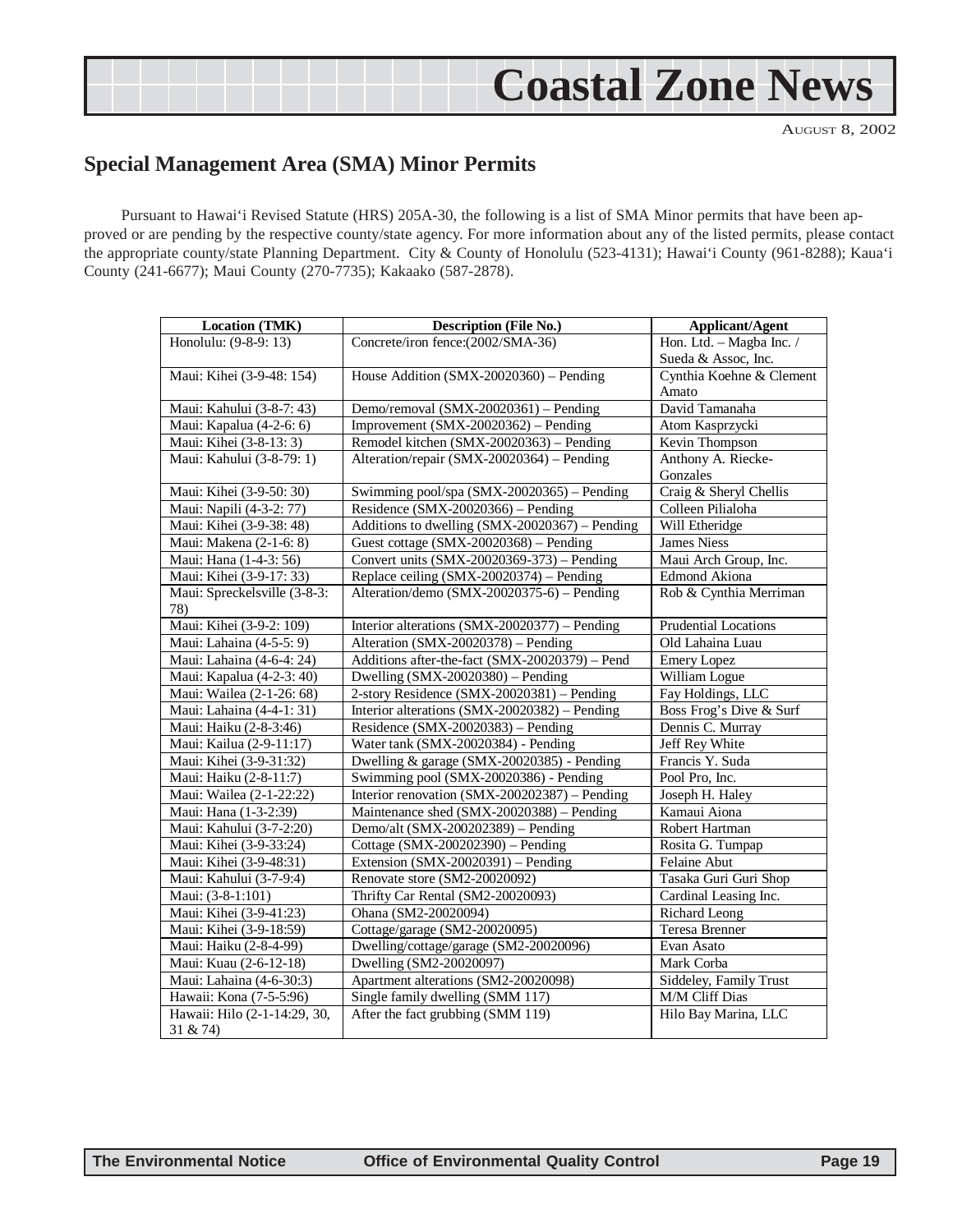# <span id="page-19-0"></span>**Federal Notices**

AUGUST 8, 2002

### **Coqui Frog (***Eleutherodactylus coqui***), Environmental Assessment Planning Process**

The United States Department of Agriculture (USDA) is seeking comments on a plan to control coqui frogs in Hawai'i. The USDA is asking four specific questions of the

public: (1) What is your relationship (resident, concerned citizen, affected business, etc.) to the proposed project or to the potential environmental impacts of *Eleutherodactylus* control? (2) What



issues do you think are important in this analysis? What are your concerns about the proposed *Eleutherodactylus* frog control program? (3) What strategies would you like to see considered? (4) Do you have any additional information that could add to this analysis? Because time is of the essence, it is important that the USDA receive comments by August 30, 2002 to ensure full consideration in the environmental analysis. USDA will send participants a predecisional environmental assessment for review if it receives your comments or an indication of your interest to remain informed. Please be sure to include your return address on your correspondence. Send your comments to Tim Ohashi, USDA APHIS WS, P.O. Box 786, Volcano, Hawai'i 96785, telephone (808) 985-7275, telephone facsimile (808) 985-7276 (from July 17, 2002, notice of USDA, Animal and Plant Health Inspection Service).

### **Record of Decision for Surveillance Towed Array Sensor System Low Frequency Active (SURTASS LFA) Sonar**

The Department of the Navy, after carefully weighing the operational, scientific, technical, and environmental implications of the alternatives considered, announced its decision to employ two SURTASS LFA sonar systems with certain geographical restrictions and monitoring mitigation designed to reduce potential adverse effects on the marine environment. This decision, which pertains only to the employment of two SURTASS LFA sonar systems (rather than the up to four analyzed in the Final Overseas Environmental Impact Statement and Environmental Impact Statement [OEIS/EIS] for SURTASS LFA Sonar), implements the preferred alternative, Alternative 1, identified in the Final OEIS/EIS for SURTASS LFA Sonar. Pursuant to 10 U.S.C. 5062, the Navy is required to be trained and equipped for prompt and sustained combat incident to operations at sea. To fulfill this mandate, the Navy provides credible, combat-ready naval forces capable of sailing anywhere, anytime, as powerful representatives of American sovereignty. Fleet readiness is the foundation of the Navy's war fighting capability, and there is a direct link between fleet readiness and training. For the Navy, fleet readiness means essential, realistic training opportunities, in both open-ocean and littoral environments. The Navy is facing existing and emerging threats from foreign naval forces. For example, several non-allied nations are fielding new, quiet submarines. New anti-ship, submarine-launched cruise missiles are also being introduced. When quiet submarines and anti-ship cruise missiles are combined, they pose a formidable threat to our sailors and Marines, who are called upon to project power from the sea and maintain open sea lanes. In order to successfully locate and defend against these threats, our sailors must train realistically with both active and passive sonar. In executing anti-submarine (ASW) missions, sonar is the key to survival for our ships and sailors. The employment of SURTASS LFA will enable the Navy to meet the clearly defined, real-world national security need for improved ASW capability by allowing Navy Fleet units to reliably detect quieter and harder-to-find foreign submarines underwater at long range, thus providing adequate time to react to and defend against the threat, while remaining a safe distance beyond a submarine's effective weapons range (see, 67 F.R. 48145, July 23, 2002).

### **Public Scoping Period for the Proposed Designation of the Northwestern Hawaiian Islands National Marine Sanctuary; Reopening of Comment Period**

On December 4, 2000, Executive Order 13178 established the Northwestern Hawaiian Islands Coral Reef Ecosystem Reserve, pursuant to the National Marine Sanctuaries Amendments Act of 2000. The Reserve extends approximately 1200 nautical miles long and 100 nautical miles wide. Pursuant to this Act and the Executive Order, NOAA initiated the process to designate the Reserve as a national marine sanctuary by issuing a notice of intent on January 19, 2001 (66 F.R. 5509). The public scoping period was announced on March 18, 2002 (67 F.R. 11996), with a closing date of May 3, 2002. The close of the public scoping period was extended to May 17, 2002 (67 F.R. 17673). Because of continuing public interest as indicated by the number of comments received during and after the comment period,